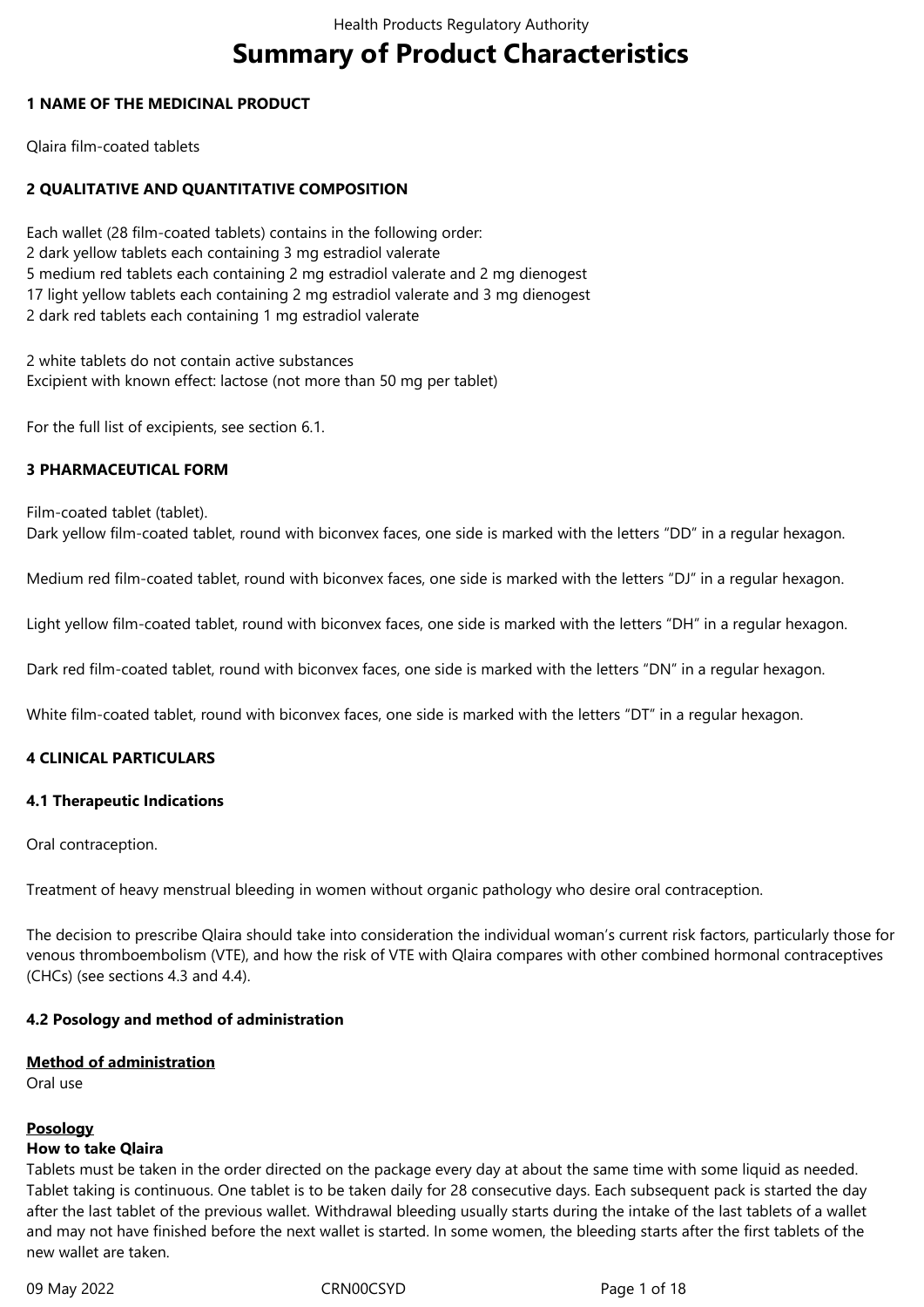## **How to start Qlaira**

● No preceding hormonal contraceptive use (in the past month)

Tablet-taking has to start on day 1 of the woman's natural cycle (i.e. the first day of her menstrual bleeding).

● Changing from a combined hormonal contraceptive (combined oral contraceptive /COC), vaginal ring, or transdermal patch The woman should start with Qlaira on the day after the last active tablet (the last tablet containing the active substances) of her previous COC. In case a vaginal ring or transdermal patch has been used, the woman should start using Qlaira on the day of removal.

● Changing from a progestogen-only method (progestogen-only pill, injection, implant) or from a progestogen-releasing intrauterine system (IUS)

The woman may switch any day from the progestogen-only pill (from an implant or the IUS on the day of its removal, from an injectable when the next injection would be due), but should in all of these cases be advised to additionally use a barrier method for the first **9 days** of tablet-taking.

● Following first-trimester abortion

The woman may start immediately. When doing so, she needs not take additional contraceptive measures.

- Following delivery or second-trimester abortion
- For breastfeeding women see section 4.6.

Women should be advised to start at day 21 to 28 after delivery or second-trimester abortion. When starting later, the woman should be advised to additionally use a barrier method for the first **9 days** of tablet-taking. However, if intercourse has already occurred, pregnancy should be excluded before the actual start of COC use or the woman has to wait for her first menstrual period.

#### **Management of missed tablets**

Missed (white) placebo tablets can be disregarded. However, they should be discarded to avoid unintentionally prolonging the interval between active tablet-taking.

The following advice only refers to missed active tablets:

If the woman is **less than 12 hours** late in taking any tablet, contraceptive protection is not reduced. The woman should take the tablet as soon as she remembers and should take further tablets at the usual time.

If she is **more than 12 hours** late in taking any tablet, contraceptive protection may be reduced. The woman should take the last missed tablet as soon as she remembers, **even if this means taking two tablets at the same time**. She then continues to take tablets at her usual time.

Depending on the day of the cycle on which the tablet has been missed (see chart below for details), **back-up contraceptive measures** (e.g. a barrier method such as a condom) have to be used according to the following principles: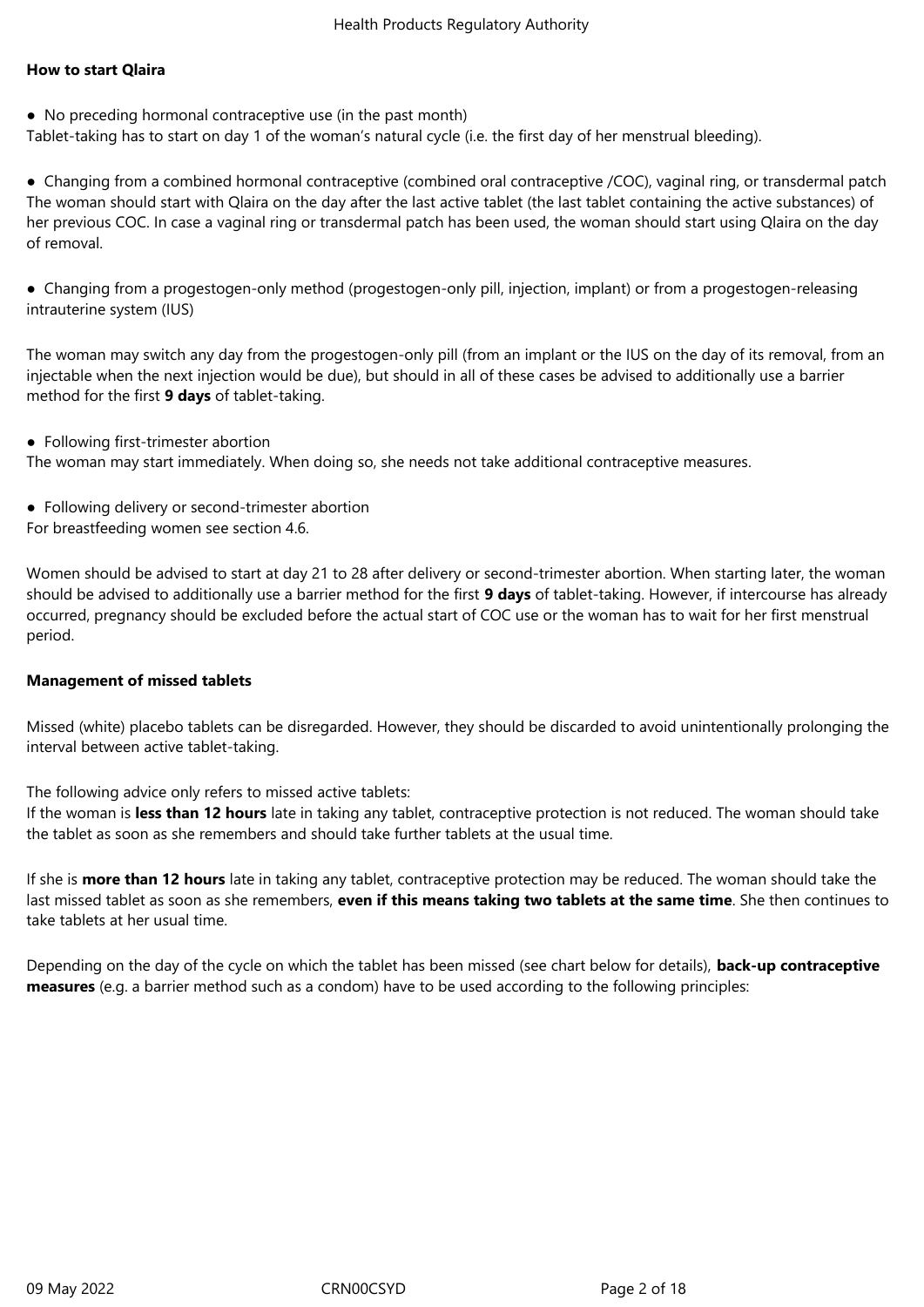| <b>DAY</b> | Color<br>Content of estradiol valerate (EV)/dienogest (DNG)                  | Principles to follow if missing one tablet for more than<br>12 hours:                                                                                                                |
|------------|------------------------------------------------------------------------------|--------------------------------------------------------------------------------------------------------------------------------------------------------------------------------------|
| $1 - 2$    | Dark yellow tablets (3.0 mg EV)                                              | - Take missed tablet immediately and the following tablet<br>as usual (even if this means taking two tablets on the same<br>day)                                                     |
| $3 - 7$    | <b>Medium red tablets</b> $(2.0 \text{ mg EV} + 2.0 \text{ mg DNS})$         | - Continue with tablet-taking in the normal way                                                                                                                                      |
| $8 - 17$   | <b>Light yellow tablets</b> (2.0 mg EV $+$ 3.0 mg DNG)                       | - Use back-up contraception for the next 9 days                                                                                                                                      |
|            | $18 - 24$ Light yellow tablets<br>$(2.0 \text{ mg EV} + 3.0 \text{ mg DNS})$ | Discard current wallet, and start immediately with the first<br>pill of a new wallet<br>- Continue with tablet-taking in the normal way<br>Back-up contraception for the next 9 days |
|            | $25 - 26$ Dark red tablets<br>$(1.0 \text{ mg EV})$                          | - Take missed tablet immediately and the following tablet<br>as usual (even if this means taking two tablets on the same<br>day)<br>- No back-up contraception necessary             |
| $27 - 28$  | <b>White tablets (Placebos)</b>                                              | - Discard missed tablet and continue tablet-taking in the<br>normal way<br>- No back-up contraception necessary                                                                      |

Not more than two tablets are to be taken on a given day.

If a woman has forgotten to start a new wallet, or if she has missed one or more tablets during days 3 -9 of the wallet, she may already be pregnant (provided she has had intercourse in the 7 days before the oversight). The more tablets (of those with the two combined active ingredients on days  $3 - 24$ ) that are missed and the closer they are to the placebo tablet phase, the higher the risk of a pregnancy.

If the woman missed tablets and subsequently has no withdrawal bleed at the end of the wallet /beginning of new wallet, the possibility of a pregnancy should be considered.

#### **Advice in case of gastro-intestinal disturbances**

In case of severe gastro-intestinal disturbances (e.g., vomiting or diarrhoea), absorption may not be complete and additional contraceptive measures should be taken.

If vomiting occurs within 3-4 hours after active tablet-taking, the next tablet should be taken as soon as possible. This tablet should be taken within 12 hours of the usual time of tablet-taking, if possible. If more than 12 hours elapse, the advice concerning missed tablets, as given in section 4.2 "Management of missed tablets", is applicable. If the woman does not want to change her normal tablet-taking schedule*,* she has to take the corresponding tablet(s) needed from another pack.

#### **Additional information on special populations**

*Children and adolescents* No data available for use in adolescents below 18 years.

*Geriatric patients* Qlaira is not indicated after menopause.

*Patients with hepatic impairment* Qlaira is contraindicated in women with severe hepatic diseases. See also section 4.3.

#### *Patients with renal impairment*

Qlaira has not been specifically studied in renally impaired patients.

#### **4.3 Contraindications**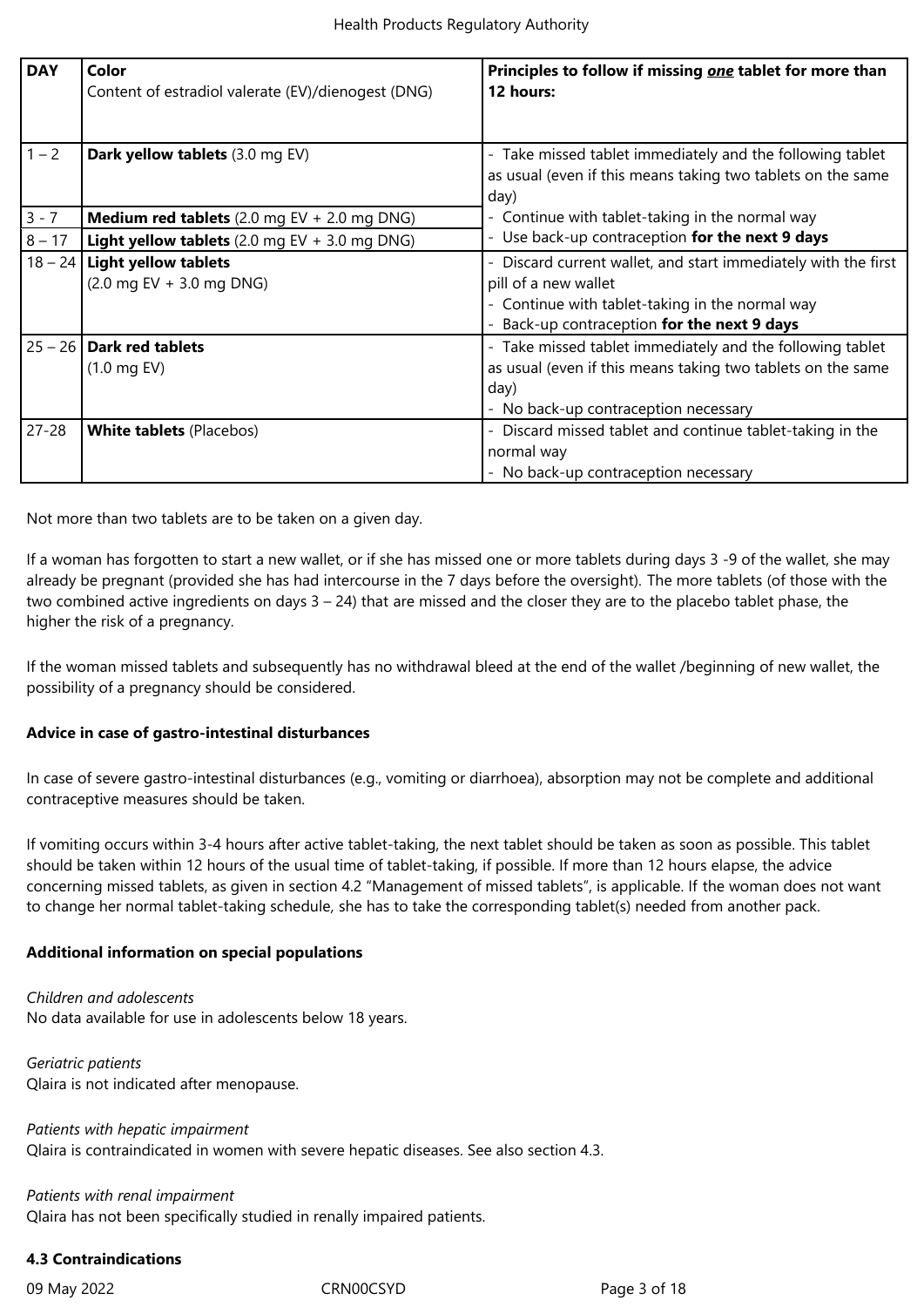Combined hormonal contraceptives (CHCs) should not be used in the following conditions. Should any of the conditions appear for the first time during CHC use, the product should be stopped immediately.

• Presence or risk of venous thromboembolism (VTE)

o Venous thromboembolism – current VTE (on anticoagulants) or history of (e.g. deep venous thrombosis [DVT] or pulmonary embolism [PE])

o Known hereditary or acquired predisposition for venous thromboembolism, such as APC-resistance, (including Factor V Leiden), antithrombin-III-deficiency, protein C deficiency, protein S deficiency

o Major surgery with prolonged immobilisation (see section 4.4)

o A high risk of venous thromboembolism due to the presence of multiple risk factors (see section 4.4)

● Presence or risk of arterial thromboembolism (ATE)

o Arterial thromboembolism – current arterial thromboembolism, history of arterial thromboembolism (e.g. myocardial infarction) or prodromal condition (e.g. angina pectoris)

o Cerebrovascular disease – current stroke, history of stroke or prodromal condition (e.g. transient ischaemic attack, TIA)

o Known hereditary or acquired predisposition for arterial thromboembolism, such as hyperhomocysteinaemia and antiphospholipid-antibodies (anticardiolipin-antibodies, lupus anticoagulant).

o History of migraine with focal neurological symptoms.

o A high risk of arterial thromboembolism due to multiple risk factors (see section 4.4) or to the presence of one serious risk factor such as:

- diabetes mellitus with vascular symptoms
- severe hypertension
- severe dyslipoproteinaemia
- Presence or history of severe hepatic disease as long as liver function values have not returned to normal.
- Presence or history of liver tumours (benign or malignant).
- Known or suspected sex-steroid influenced malignancies (e.g. of the genital organs or the breasts).
- Undiagnosed vaginal bleeding.
- Hypersensitivity to the active substances or to any of the excipients listed in section 6.1.

#### **4.4 Special warnings and precautions for use**

#### **Warnings**

If any of the conditions or risk factors mentioned below is present, the suitability of Qlaira should be discussed with the woman.

In the event of aggravation, or first appearance of any of these conditions or risk factors, the woman should be advised to contact her doctor to determine whether the use of Qlaira should be discontinued.

In case of suspected or confirmed VTE or ATE, CHC use should be discontinued. In case anti-coagulant therapy is started, adequate alternative contraception should be initiated because of the teratogenicity of anticoagulant therapy (coumarins).

The following warnings and precautions are mainly derived from clinical and epidemiological data of *ethinyl estradiol* containing COCs.

● Circulatory Disorders

#### **Risk of venous thromboembolism (VTE)**

The use of any combined hormonal contraceptive (CHC) increases the risk of venous thromboembolism (VTE) compared with no use. **Products that contain levonorgestrel, norgestimate or norethisterone are associated with the lowest risk of VTE. Limited data suggests that Qlaira may have a risk of VTE in the same range. The decision to use any other product (such as Qlaira) than one known to have the lowest VTE risk should be taken only after a discussion with the woman to ensure she understands the risk of VTE with CHCs, how her current risk factors influence this risk, and that her VTE risk is highest in the first ever year of use. There is also some evidence that the risk is increased when a CHC is re-started after a break in use of 4 weeks or more.**

In women who do not use a CHC and are not pregnant about 2 out of 10,000 will develop a VTE over the period of one year. However, in any individual woman the risk may be far higher, depending on her underlying risk factors (see below).

09 May 2022 CRN00CSYD CRNOOCSYD Page 4 of 18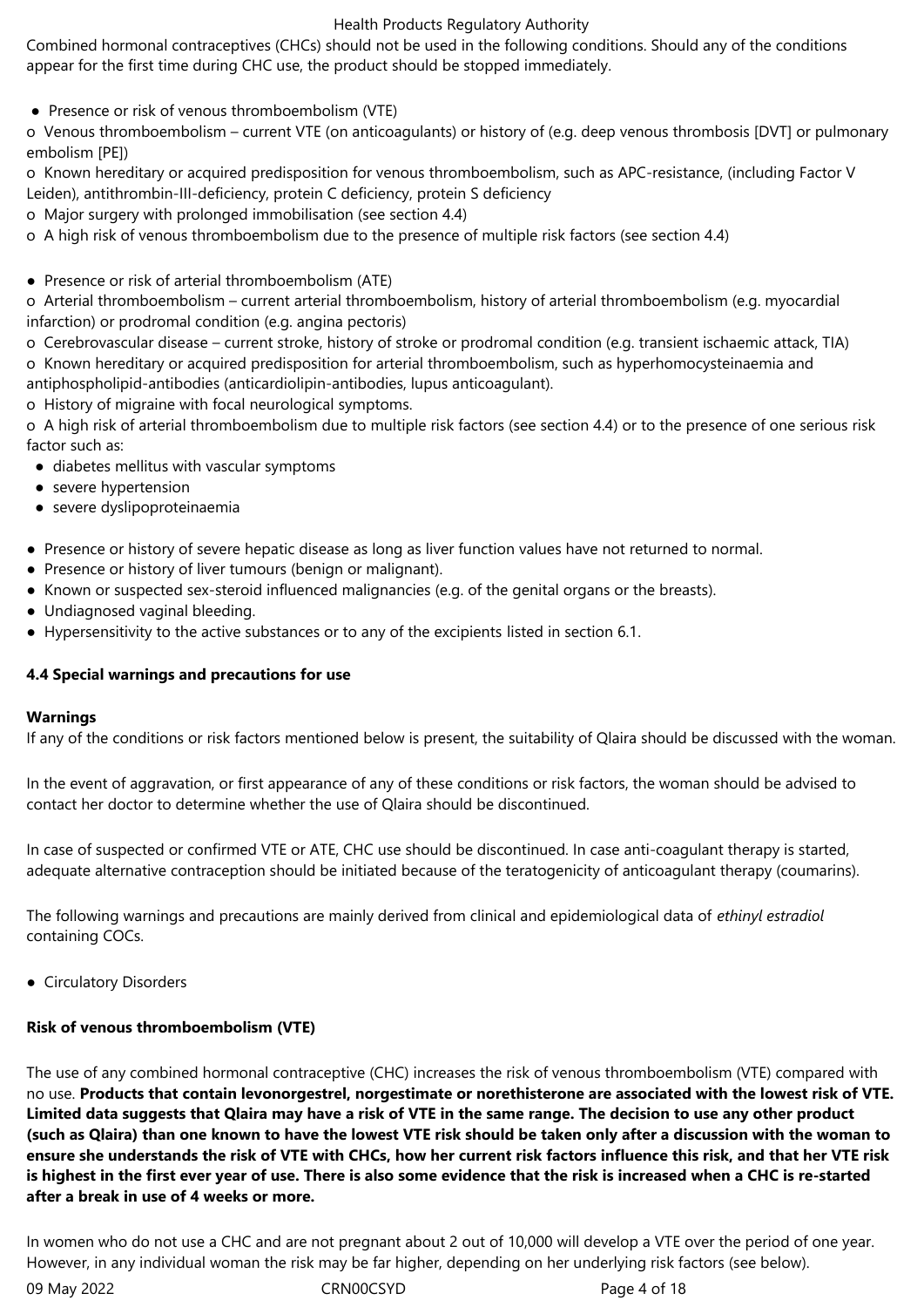Epidemiological studies in women who use low dose (<50 μg ethinylestradiol) combined hormonal contraceptives have found that out of 10,000 women between about 6 and 12 will develop a VTE in one year .

It is estimated that out of 10,000 women who use a levonorgestrel-containing CHC about 6<sup>1</sup> will develop a VTE in one year.

<sup>1</sup>Mid-point of range of 5-7 per 10,000 WY, based on a relative risk for CHCs containing levonorgestrel versus non-use of approximately 2.3 to 3.6

Limited epidemiological evidence suggests that the risk of VTE with the use of Qlaira may be in the same range as the risk with other CHCs, including CHCs containing levonorgestrel.

The number of VTEs per year with low dose CHCs is fewer than the number expected in women during pregnancy or in the postpartum period.

VTE may be fatal in 1-2% of the cases.

Extremely rarely, thrombosis has been reported to occur in CHC users in other blood vessels, e.g. hepatic, mesenteric, renal or retinal veins and arteries.

#### **Risk factors for VTE**

The risk for venous thromboembolic complications in CHC users may increase substantially in a woman with additional risk factors, particularly if there are multiple risk factors (see table).

Qlaira is contraindicated if a woman has multiple risk factors that put her at high risk of venous thrombosis (see section 4.3). If a woman has more than one risk factor, it is possible that the increase in risk is greater than the sum of the individual factors – in this case her total risk of VTE should be considered. If the balance of benefits and risks is considered to be negative a CHC should not be prescribed (see section 4.3).

#### **Table: Risk factors for VTE**

| <b>Risk factor</b>                                                                                                                                                                                                                                               | <b>Comment</b>                                                                                                                                                                                                                                                                                                                                                                                        |
|------------------------------------------------------------------------------------------------------------------------------------------------------------------------------------------------------------------------------------------------------------------|-------------------------------------------------------------------------------------------------------------------------------------------------------------------------------------------------------------------------------------------------------------------------------------------------------------------------------------------------------------------------------------------------------|
| Obesity (body mass index over 30 kg/m <sup>2</sup> )                                                                                                                                                                                                             | Risk increases substantially as BMI rises.<br>Particularly important to consider if other risk factors<br>also present.                                                                                                                                                                                                                                                                               |
| Prolonged immobilisation, major surgery, any surgery to the legs or<br>pelvis, neurosurgery, or major trauma<br>Note: temporary immobilisation including air travel >4 hours can also<br>be a risk factor for VTE, particularly in women with other risk factors | In these situations it is advisable to discontinue use of<br>the pill (in the case of elective surgery at least four<br>weeks in advance) and not resume until two weeks<br>after complete remobilisation. Another method of<br>contraception should be used to avoid unintentional<br>pregnancy.<br>Antithrombotic treatment should be considered if<br>Qlaira has not been discontinued in advance. |
| Positive family history (venous thromboembolism ever in a sibling or<br>parent especially at a relatively early age e.g. before 50).                                                                                                                             | If a hereditary predisposition is suspected, the woman<br>should be referred to a specialist for advice before<br>deciding about any CHC use                                                                                                                                                                                                                                                          |
| Other medical conditions associated with VTE                                                                                                                                                                                                                     | Cancer, systemic lupus erythematosus, haemolytic<br>uraemic syndrome, chronic inflammatory bowel<br>disease (Crohn's disease or ulcerative colitis) and sickle<br>cell disease                                                                                                                                                                                                                        |
| Increasing age                                                                                                                                                                                                                                                   | Particularly above 35 years                                                                                                                                                                                                                                                                                                                                                                           |

There is no consensus about the possible role of varicose veins and superficial thrombophlebitis in the onset or progression of venous thrombosis.

The increased risk of thromboembolism in pregnancy, and particularly the 6-week period of the puerperium, must be considered (for information on "Pregnancy and lactation" see section 4.6).

09 May 2022 CRN00CSYD CRNOOCSYD Page 5 of 18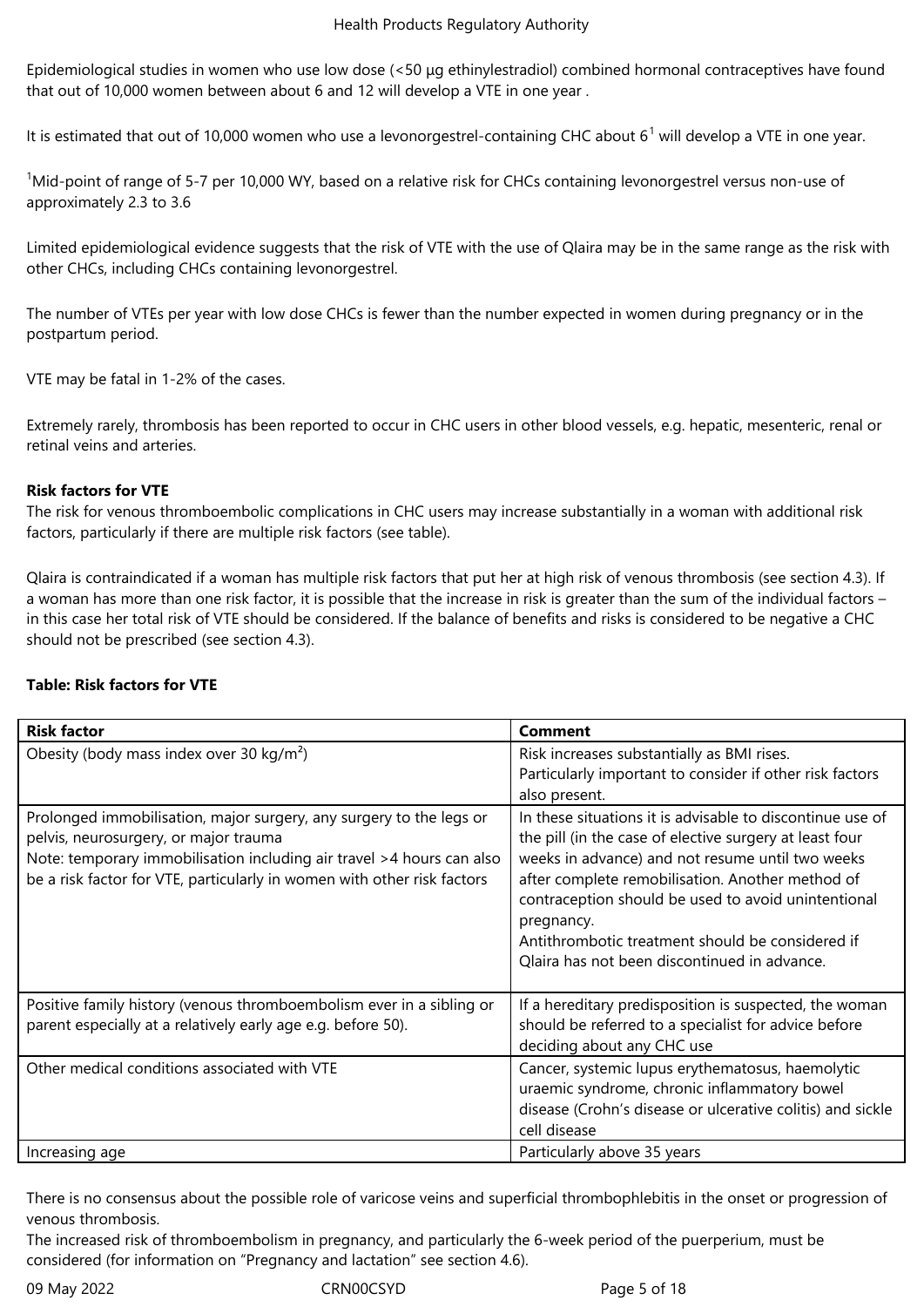# **Symptoms of VTE (deep vein thrombosis and pulmonary embolism)**

In the event of symptoms women should be advised to seek urgent medical attention and to inform the healthcare professional that she is taking a CHC.

Symptoms of deep vein thrombosis (DVT) can include:

- o unilateral swelling of the leg and/or foot or along a vein in the leg
- o pain or tenderness in the leg which may be felt only when standing or walking
- o increased warmth in the affected leg; red or discoloured skin on the leg.

Symptoms of pulmonary embolism (PE) can include:

- o sudden onset of unexplained shortness of breath or rapid breathing
- o sudden coughing which may be associated with haemoptysis
- o sharp chest pain
- o severe light headedness or dizziness
- o rapid or irregular heartbeat.

Some of these symptoms (e.g. "shortness of breath", "coughing") are non-specific and might be misinterpreted as more common or less severe events (e.g. respiratory tract infections). Other signs of vascular occlusion can include: sudden pain, swelling and slight blue discoloration of an extremity.

If the occlusion occurs in the eye symptoms can range from painless blurring of vision which can progress to loss of vision. Sometimes loss of vision can occur almost immediately.

## **Risk of arterial thromboembolism (ATE)**

Epidemiological studies have associated the use of CHCs with an increased risk for arterial thromboembolism (myocardial infarction) or for cerebrovascular accident (e.g. transient ischaemic attack, stroke). Arterial thromboembolic events may be fatal.

#### **Risk factors for ATE**

The risk of arterial thromboembolic complications or of a cerebrovascular accident in CHC users increases in women with risk factors (see table). Qlaira is contraindicated if a woman has one serious or multiple risk factors for ATE that puts her at high risk of arterial thrombosis (see section 4.3). If a woman has more than one risk factor, it is possible that the increase in risk is greater than the sum of the individual factors - in this case her total risk should be considered. If the balance of benefits and risks is considered to be negative a CHC should not be prescribed (see section 4.3).

# **Table: Risk factors for ATE**

| <b>Risk factor</b>                                                                                                                  |           | <b>Comment</b>                                                                                                                                                                      |
|-------------------------------------------------------------------------------------------------------------------------------------|-----------|-------------------------------------------------------------------------------------------------------------------------------------------------------------------------------------|
| Increasing age                                                                                                                      |           | Particularly above 35 years                                                                                                                                                         |
| Smoking                                                                                                                             |           | Women should be advised not to smoke if they wish to<br>use a CHC. Women over 35 who continue to smoke<br>should be strongly advised to use a different method<br>of contraception. |
| Hypertension                                                                                                                        |           |                                                                                                                                                                                     |
| Obesity (body mass index over 30 kg/m <sup>2</sup> )                                                                                |           | Risk increases substantially as BMI increases.<br>Particularly important in women with additional risk<br>factors                                                                   |
| Positive family history (arterial thromboembolism ever in a sibling or<br>parent especially at relatively early age e.g. below 50). |           | If a hereditary predisposition is suspected, the woman<br>should be referred to a specialist for advice before<br>deciding about any CHC use                                        |
| Migraine                                                                                                                            |           | An increase in frequency or severity of migraine during<br>CHC use (which may be prodromal of a<br>cerebrovascular event) may be a reason for immediate<br>discontinuation          |
| 09 May 2022                                                                                                                         | CRN00CSYD | Page 6 of 18                                                                                                                                                                        |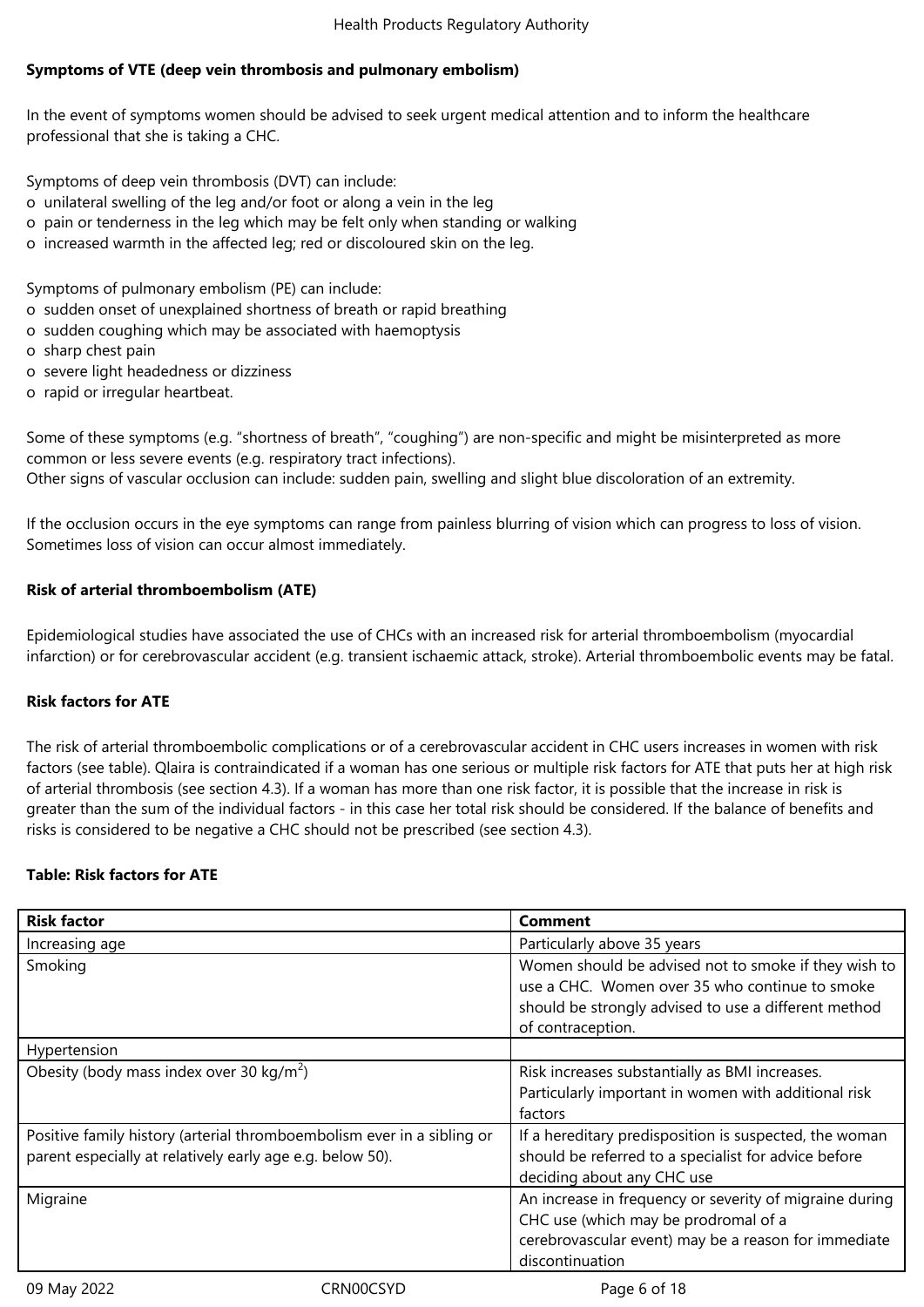| Other medical conditions associated with adverse vascular events | Diabetes mellitus, hyperhomocysteinaemia, valvular |
|------------------------------------------------------------------|----------------------------------------------------|
|                                                                  | heart disease and atrial fibrillation,             |
|                                                                  | dyslipoproteinaemia and systemic lupus             |
|                                                                  | ervthematosus.                                     |

# **Symptoms of ATE**

In the event of symptoms women should be advised to seek urgent medical attention and to inform the healthcare professional that she is taking a CHC.

Symptoms of a cerebrovascular accident can include:

- o sudden numbness or weakness of the face, arm or leg, especially on one side of the body
- o sudden trouble walking, dizziness, loss of balance or coordination
- o sudden confusion, trouble speaking or understanding
- o sudden trouble seeing in one or both eyes
- o sudden, severe or prolonged headache with no known cause
- o loss of consciousness or fainting with or without seizure.

Temporary symptoms suggest the event is a transient ischaemic attack (TIA). Symptoms of myocardial infarction (MI) can include:

- o pain, discomfort, pressure, heaviness, sensation of squeezing or fullness in the chest, arm, or below the breastbone
- o discomfort radiating to the back, jaw, throat, arm, stomach
- o feeling of being full, having indigestion or choking
- o sweating, nausea, vomiting or dizziness
- o extreme weakness, anxiety, or shortness of breath
- o rapid or irregular heartbeats.

## ● Tumours

An increased risk of cervical cancer in long-term users of COCs (> 5 years) has been reported in some epidemiological studies, but there continues to be controversy about the extent to which this finding is attributable to the confounding effects of sexual behaviour and other factors such as human papilloma virus (HPV).

A meta-analysis from 54 epidemiological studies reported that there is a slightly increased relative risk (RR = 1.24) of having breast cancer diagnosed in women who are currently using COCs. The excess risk gradually disappears during the course of the 10 years after cessation of COC use. Because breast cancer is rare in women under 40 years of age, the excess number of breast cancer diagnoses in current and recent COC users is small in relation to the overall risk of breast cancer. These studies do not provide evidence for causation. The observed pattern of increased risk may be due to an earlier diagnosis of breast cancer in COC users, the biological effects of COCs or a combination of both. The breast cancers diagnosed in ever-users tend to be less advanced clinically than the cancers diagnosed in never-users.

In rare cases, benign liver tumours, and even more rarely, malignant liver tumours have been reported in users of COCs. In isolated cases, these tumours have led to life-threatening intra-abdominal hemorrhages. A hepatic tumour should be considered in the differential diagnosis when severe upper abdominal pain, liver enlargement or signs of intra-abdominal hemorrhage occur in women taking COCs.

# **Hepatitis C**

During clinical trials with the hepatitis C virus (HCV) combination regimen ombitasvir/paritaprevir/ritonavir with and without dasabuvir, ALT elevations greater than 5 times the upper limit of normal (ULN) were significantly more frequent in women using ethinylestradiol-containing medicinal products such as CHCs. Additionally, also in patients treated with glecaprevir/pibrentasvir, ALT elevations were observed in women using ethinylestradiol-containing medications such as CHCs.

Women using medicinal products containing oestrogens other than ethinylestradiol, such as estradiol, had a rate of ALT elevation similar to those not receiving any oestrogens; however, due to the limited number of women taking these other oestrogens, caution is warranted for co-administration with the combination drug regimen ombitasvir/paritaprevir/ritonavir with or without dasabuvir and also the regimen glecaprevir/pibrentasvir. See section 4.5.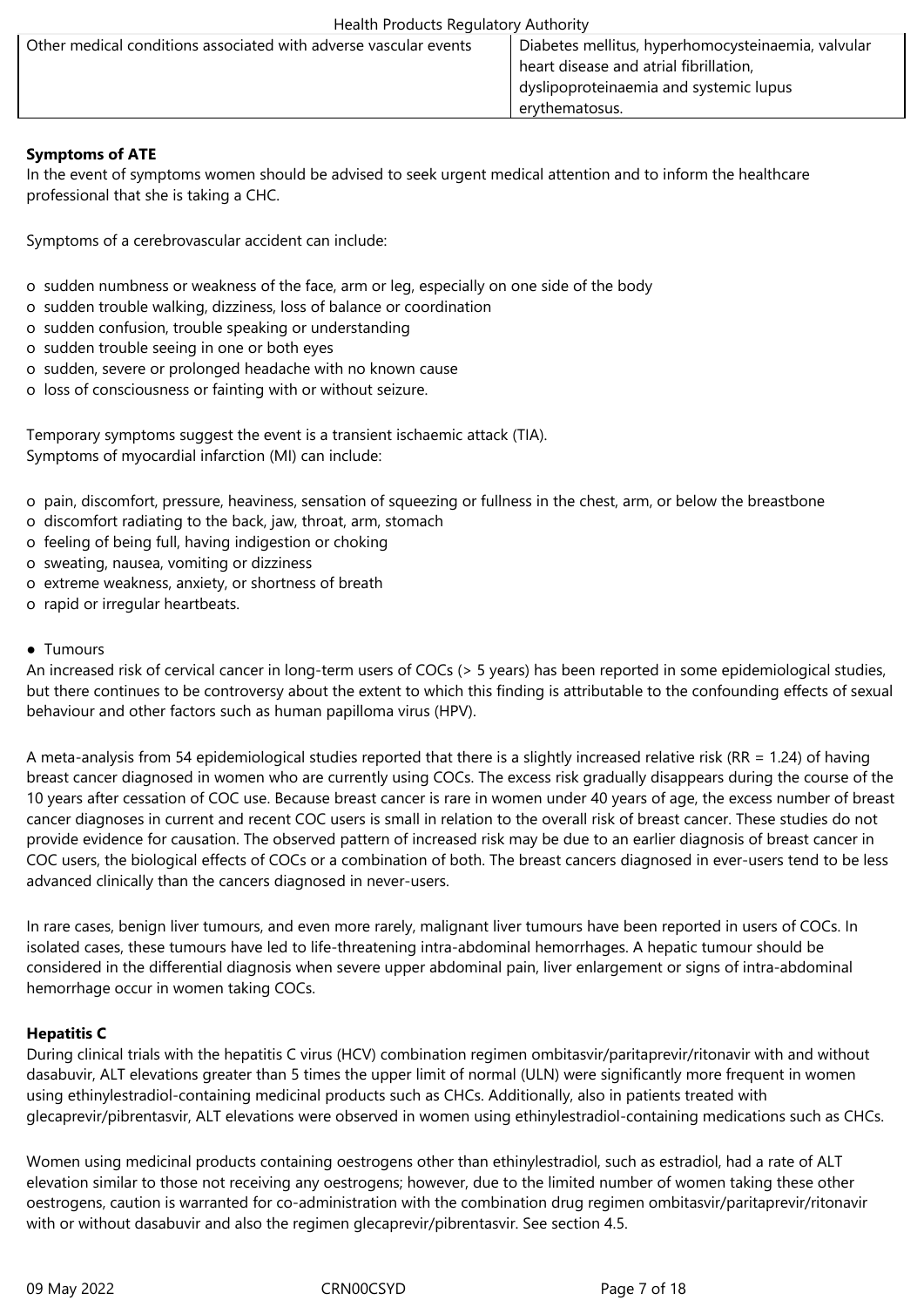● Other conditions

Women with hypertriglyceridaemia, or a family history thereof, may be at an increased risk of pancreatitis when using COCs.

Although small increases in blood pressure have been reported in many women taking COCs, clinically relevant increases are rare. However, if a sustained clinically significant hypertension develops during the use of a COC then it is prudent for the physician to withdraw the COC and treat the hypertension. Where considered appropriate, COC use may be resumed if normotensive values can be achieved with antihypertensive therapy.

The following conditions have been reported to occur or deteriorate with both pregnancy and COC use, but the evidence of an association with COC use is inconclusive: jaundice and/or pruritus related to cholestasis; gallstone formation; porphyria; systemic lupus erythematosus; hemolytic uremic syndrome; Sydenham's chorea; herpes gestationis; otosclerosis-related hearing loss.

Exogenous estrogens may induce or exacerbate symptoms of hereditary and acquired angioedema.

Acute or chronic disturbances of liver function may necessitate the discontinuation of COC use until markers of liver function return to normal. Recurrence of cholestatic jaundice which occurred first during pregnancy or previous use of sex steroids necessitates the discontinuation of COCs.

Although COCs may have an effect on peripheral insulin resistance and glucose tolerance, there is no evidence for a need to alter the therapeutic regimen in diabetics using low-dose COCs (containing <0.05 mg ethinylestradiol). However, diabetic women should be carefully observed while taking COCs, particularly in the early stage of COC use.

Worsening of endogenous depression, of epilepsy, of Crohn's disease and of ulcerative colitis has been reported during COC use.

Depressed mood and depression are well-known undesirable effects of hormonal contraceptive use (see section 4.8). Depression can be serious and is a well-known risk factor for suicidal behaviour and suicide. Women should be advised to contact their physician in case of mood changes and depressive symptoms, including shortly after initiating the treatment.

Chloasma may occasionally occur, especially in women with a history of chloasma gravidarum. Women with a tendency to chloasma should avoid exposure to the sun or ultraviolet radiation whilst taking COCs.

Estrogens may cause fluid retention, and therefore patients with cardiac or renal dysfunction should be carefully observed. Patients with terminal renal insufficiency should be closely observed, since the level of circulating estrogens may be increased after administration of Qlaira.

This medicinal product contains not more than 50 mg lactose per tablet. Patients with rare hereditary problems of galactose intolerance, total lactase deficiency or glucose-galactose malabsorption should not take this medicine.

# **Medical examination/consultation**

Prior to the initiation or reinstitution of Qlaira a complete medical history (including family history) should be taken and pregnancy must be ruled out. Blood pressure should be measured and a physical examination should be performed, guided by the contra-indications (see section 4.3) and warnings (see section 4.4). It is important to draw a woman's attention to the information on venous and arterial thrombosis, including the risk of Qlaira compared with other CHCs, the symptoms of VTE and ATE, the known risk factors and what to do in the event of a suspected thrombosis.

The woman should also be instructed to carefully read the user leaflet and to adhere to the advice given. The frequency and nature of examinations should be based on established practice guidelines and be adapted to the individual woman.

Women should be advised that hormonal contraceptives do not protect against HIV infections (AIDS) and other sexually transmitted diseases.

# **Reduced efficacy**

09 May 2022 CRN00CSYD Page 8 of 18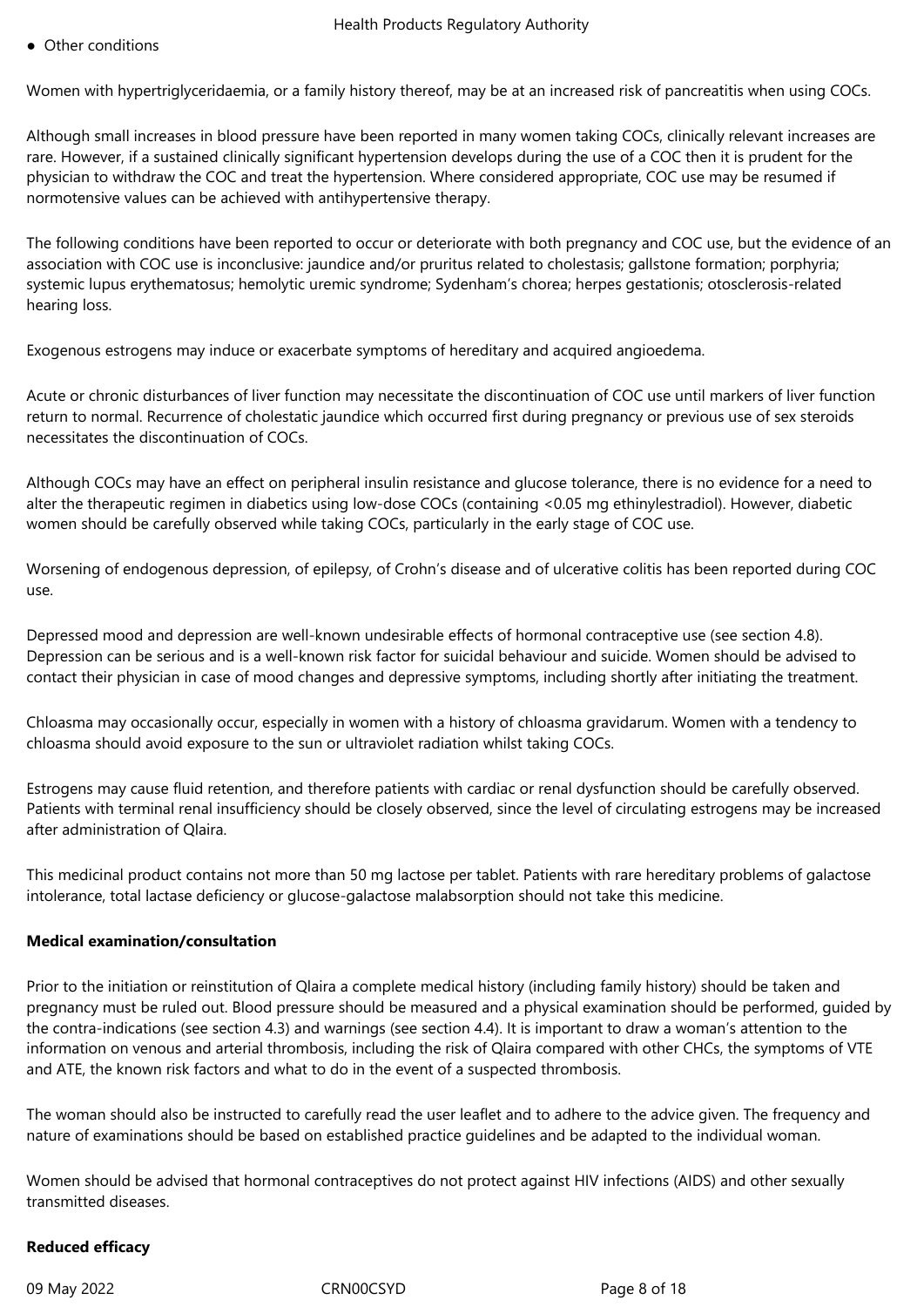The efficacy of COCs may be reduced for example in the following events: missed active tablets (section 4.2), gastro-intestinal disturbances (section 4.2) during active tablet taking or concomitant medication (section 4.5).

# **Cycle control**

With all COCs, irregular bleeding (spotting or breakthrough bleeding) may occur, especially during the first months of use. Therefore, the evaluation of any irregular bleeding is only meaningful after an adaptation interval of about 3 cycles.

Based on patient diaries from a comparative clinical trial, the percentage of women per cycle experiencing intracyclic bleeding was 10 – 18 % for women using Qlaira.

Users of Qlaira may experience amenorrhea although not being pregnant. Based on patient diaries, amenorrhea occurs in approximately 15% of cycles.

If Qlaira has been taken according to the directions described in Section 4.2, it is unlikely that the woman is pregnant. If Qlaira has not been taken according to these directions prior to the first missed withdrawal bleed or if the withdrawal bleeding is missed in two consecutive cycles, pregnancy must be ruled out before Qlaira use is continued.

If bleeding irregularities persist or occur after previously regular cycles, then non-hormonal causes should be considered and adequate diagnostic measures are indicated to exclude malignancy or pregnancy. These may include curettage.

#### **4.5 Interaction with other medicinal products and other forms of interactions**

Note: The prescribing information of concomitant medications should be consulted to identify potential interactions.

Interaction studies have only been performed in adults.

The following interactions have been reported in the literature for COCs in general or were studied in clinical trials with Qlaira.

#### ● **Effects of other medicinal products on Qlaira**

Interactions can occur with drugs that induce microsomal enzymes which can result in increased clearance of sex hormones and which may lead to breakthrough bleeding and/or contraceptive failure.

#### *Management*

Enzyme induction can already be observed after a few days of treatment. Maximal enzyme induction is generally seen within a few weeks. After the cessation of drug therapy enzyme induction may be sustained for about 4 weeks.

#### Short-term treatment

Women on treatment with enzyme-inducing drugs should temporarily use a barrier method or another method of contraception in addition to the COC. The barrier method must be used during the whole time of the concomitant drug therapy and for 28 days after its discontinuation. If the drug therapy runs beyond the end of the active tablets in the COC pack, the placebo tablets must be discarded and the next COC pack should be started right away.

#### Long-term treatment

In women on long-term treatment with hepatic enzyme-inducing active substances, another reliable, non-hormonal, method of contraception is recommended.

*Substances increasing the clearance of COCs (diminished efficacy of COCs by enzyme-induction), e.g.:*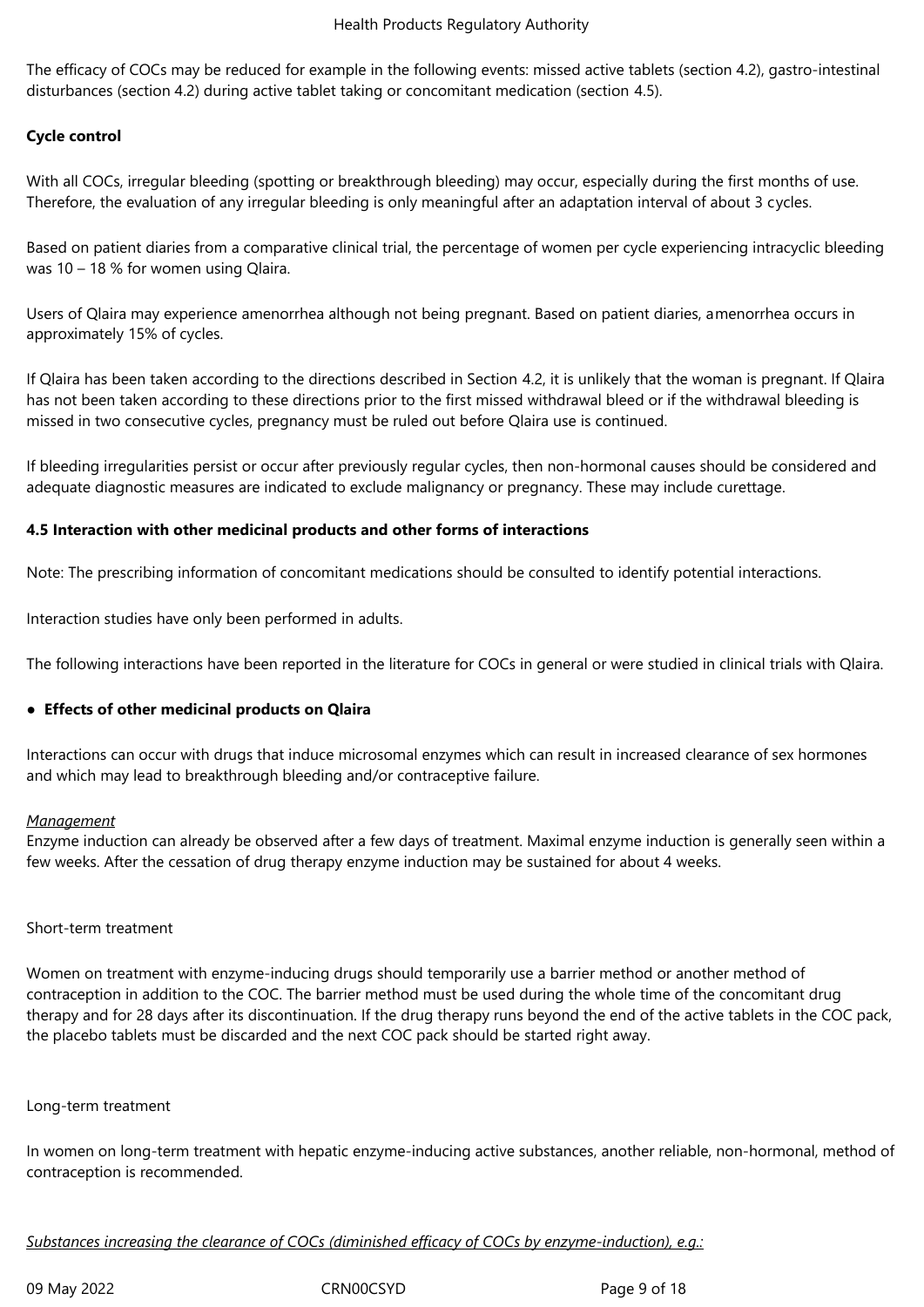Barbiturates, carbamazepine, phenytoin, primidone, rifampicin, and HIV medication ritonavir, nevirapine and efavirenz and possibly also felbamate, griseofulvin, oxcarbazepine, topiramate and products containing the herbal remedy St. John's Wort (hypericum perforatum).

In a clinical study the strong cytochrome P450 (CYP) 3A4 inducer rifampicin led to significant decreases in steady state concentrations and systemic exposures of dienogest and estradiol. The AUC (0-24h) of dienogest and estradiol at steady state, were decreased by 83% and 44%, respectively.

# *Substances with variable effects on the clearance of COC:*

When co-administered with COCs, many combinations of HIV protease inhibitors and non-nucleoside reverse transcriptase inhibitors, including combinations with HCV inhibitors can increase or decrease plasma concentrations of estrogen or progestins. The net effect of these changes may be clinically relevant in some cases.

Therefore, the prescribing information of concomitant HIV/HCV medications should be consulted to identify potential interactions and any related recommendations. In case of any doubt, an additional barrier contraceptive method should be used by women on protease inhibitor or non-nucleoside reverse transcriptase inhibitor therapy.

# *Substances decreasing the clearance of COCs (enzyme inhibitors):*

Dienogest is a substrate of CYP3A4.

The clinical relevance of potential interactions with enzyme inhibitors remains unknown.

Concomitant administration of strong CYP3A4 inhibitors can increase plasma concentrations of the estrogen or the progestin or both.

Coadministration with the strong CYP3A4 enzyme inhibitor ketoconazole resulted in a 2.9-fold and 1.6-fold increase of AUC (0-24h) at steady state for dienogest and estradiol, respectively.

 Concomitant administration of the moderate inhibitor erythromycin increased the AUC (0-24h) of dienogest and estradiol at steady state by 1.6-fold and 1.3-fold, respectively.

# **● Effects of Qlaira on other medicinal products**

Oral contraceptives may affect the metabolism of certain other active substances. Accordingly, plasma and tissue concentrations may either increase (e.g. cyclosporin) or decrease (e.g. lamotrigine).

Pharmacokinetics of nifedipine were not affected by concomitant administration of 2 mg dienogest + 0.03 mg ethinyl estradiol thus confirming results of in vitro studies indicating that inhibition of CYP enzymes by Qlaira is unlikely at the therapeutic dose.

● Other interactions

During clinical trials with the HCV combination drug regimen ombitasvir/paritaprevir/ritonavir with and without dasabuvir, ALT elevations greater than 5 times the upper limit of normal (ULN) were significantly more frequent in women using ethinylestradiol-containing medicinal products such as CHCs. Women using medicinal products containing oestrogens other than ethinylestradiol, such as estradiol, had a rate of ALT elevation similar to those not receiving any oestrogens; however, due to the limited number of women taking these other oestrogens, caution is warranted for co-administration with the combination drug regimen ombitasvir/paritaprevir/ritonavir with or without dasabuvir and also the regimen with glecaprevir/pibrentasvir (see section 4.4).

#### *Laboratory tests*

The use of contraceptive steroids may influence the results of certain laboratory tests, including biochemical parameters of liver, thyroid, adrenal and renal function, plasma levels of (carrier) proteins, e.g. corticosteroid binding globulin and lipid/lipoprotein fractions, parameters of carbohydrate metabolism and parameters of coagulation and fibrinolysis. Changes generally remain within the normal laboratory range.

# **4.6 Fertility, pregnancy and lactation**

09 May 2022 **CRNOOCSYD** CRNOOCSYD Page 10 of 18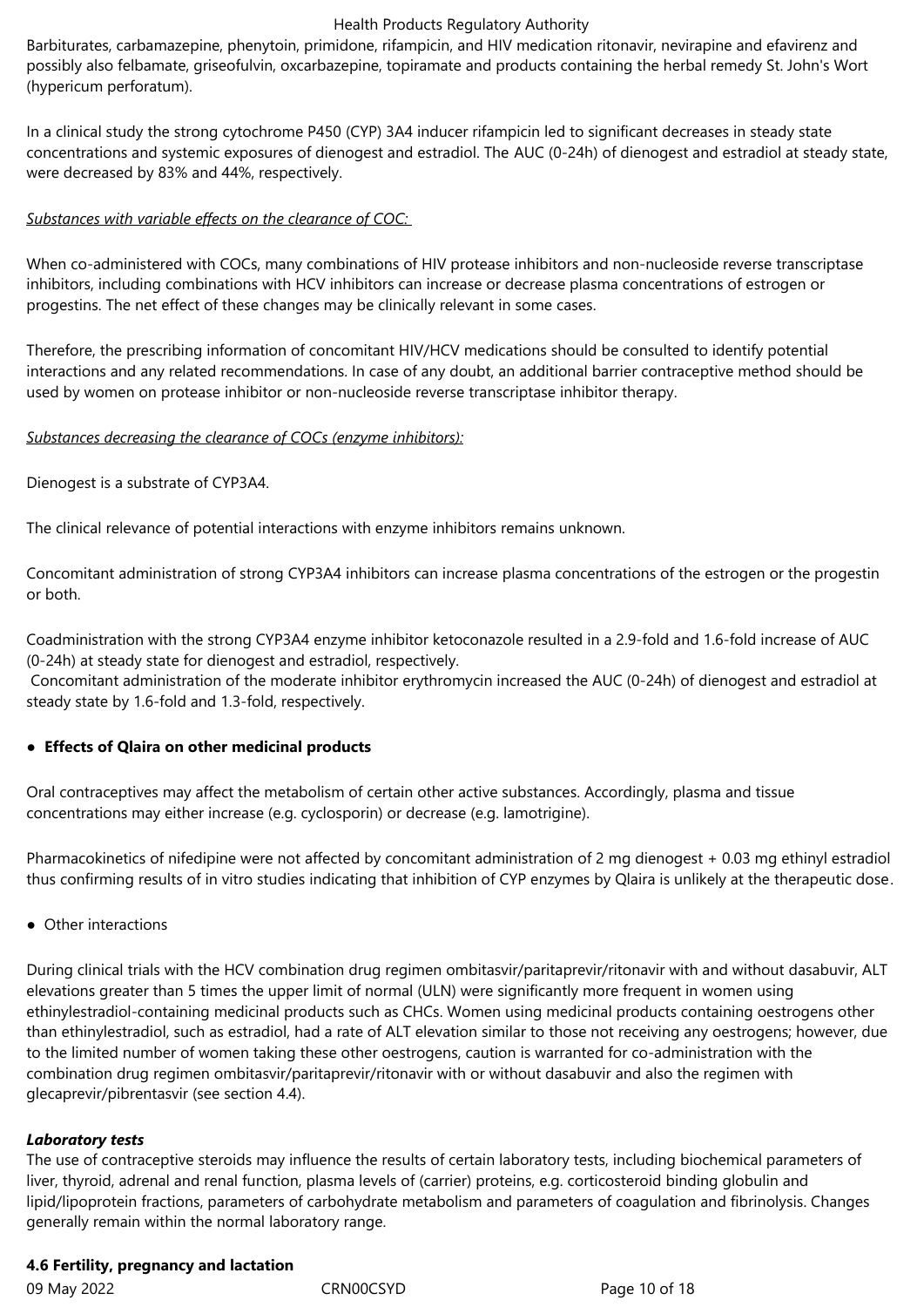Qlaira should not be used during pregnancy.

If pregnancy occurs during use of Qlaira, further intake must be stopped. However, extensive epidemiological studies with ethinylestradiol containing COCs have revealed neither an increased risk of birth defects in children born to women who used COCs prior to pregnancy, nor a teratogenic effect when COCs were taken inadvertently during pregnancy. Animal studies do not indicate a risk for reproductive toxicity (see section 5.3).

The increased risk of VTE during the postpartum period should be considered when re-starting Qlaira (see section 4.2 and 4.4).

# Breastfeeding

Lactation may be influenced by COCs as they may reduce the quantity and change the composition of breast milk. Therefore, the use of COCs should generally not be recommended until the nursing mother has completely weaned her child. Small amounts of the contraceptive steroids and/or their metabolites may be excreted with the milk. These amounts may affect the child.

## Fertility

Qlaira is indicated for the prevention of pregnancy. For information on return to fertility, see section 5.1.

## **4.7 Effects on ability to drive and use machines**

No studies on the effects on the ability to drive and use machines have been performed. No effects on ability to drive and use machines have been observed in users of COCs.

## **4.8 Undesirable effects**

## Summary of the safety profile

The most commonly reported adverse reactions with Qlaira when used as an oral contraceptive or in the treatment of heavy menstrual bleeding in women without organic pathology who desire oral contraception are acne, breast discomfort, headache, intracyclic bleeding, nausea and weight increased.

Serious adverse reactions are arterial and venous thromboembolism, which are discussed in section 4.4.

#### Tabulated list of adverse reactions

The table below reports adverse reactions (ARs) by MedDRA system organ classes (MedDRA SOCs). The most appropriate MedDRA term (version 12.0) to describe a certain adverse reaction is listed. Synonyms or related conditions are not listed, but should be taken into account as well. The frequencies are based on clinical trial data. The adverse reactions were recorded in 5 phase III clinical studies (N=2,266 women at risk for pregnancy, N=264 women suffering from dysfunctional uterine bleeding without organic pathology who desire oral contraception) and considered at least possibly causally related to Qlaira use. All ADRs listed in the category , rare' occurred in 1 to 2 volunteers resulting in  $< 0.1$ %. N= 2,530 women (100.0%)

**System Organ Class Common (≥ 1/100 to <1/10) Uncommon (≥ 1/1,000 to <1/100) Rare (≥ 1/10,000 to < 1/1,000)** Infections and infestations Fungal infection Fungal infection Vulvovaginal mycotic  $inflection<sup>1</sup>$ Vaginal infection Candidiasis Oral herpes Pelvic inflammatory disease Presumed ocular histoplasmosis syndrome Tinea versicolor Urinary tract infection Vaginitis bacterial Metabolism and nutrition disorders **Increased appetite** Thuid retention Hypertriglyceridaemia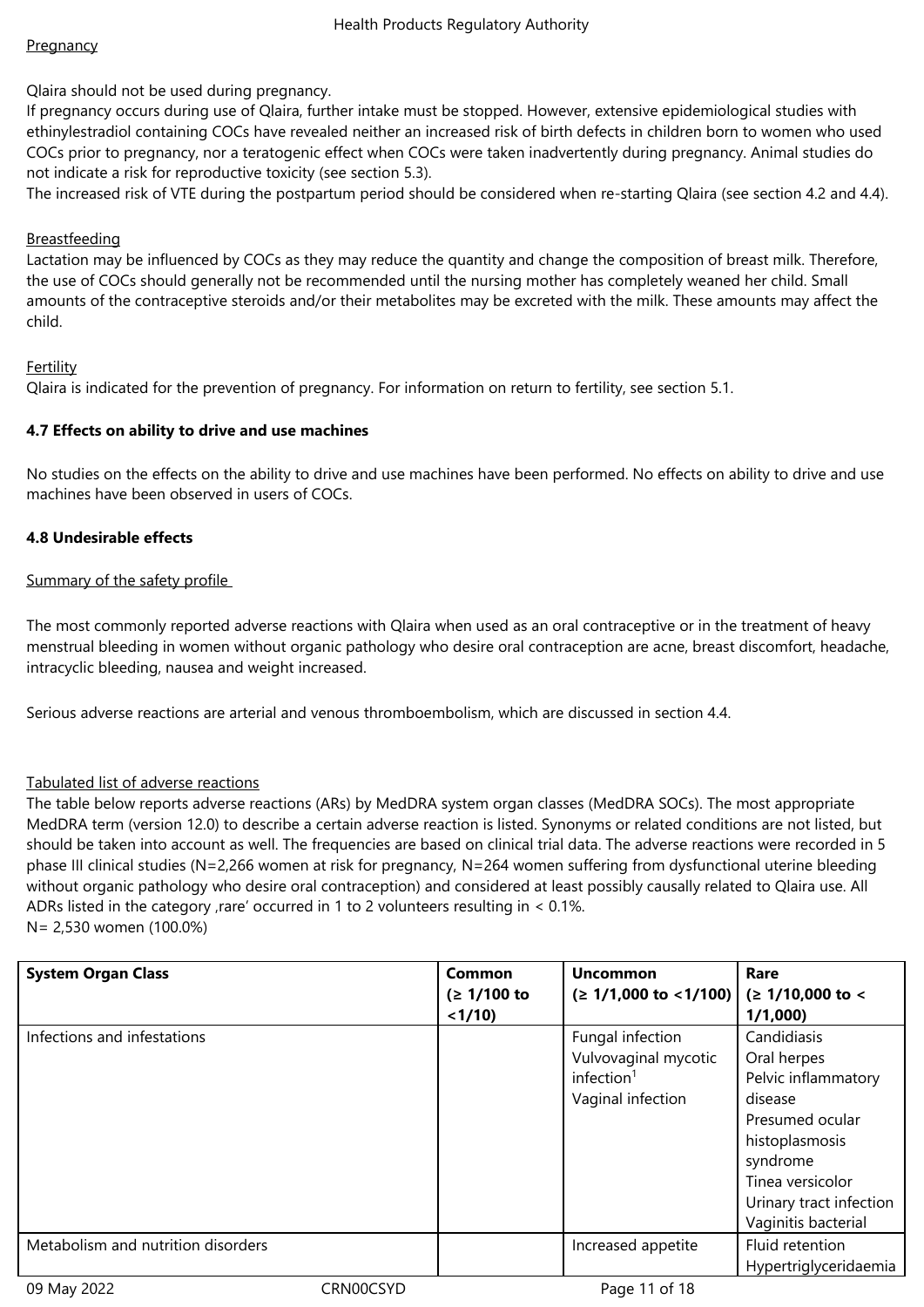| Health Products Regulatory Authority   |                                          |                                                                                                                                                             |                                                                                                                                                                                     |
|----------------------------------------|------------------------------------------|-------------------------------------------------------------------------------------------------------------------------------------------------------------|-------------------------------------------------------------------------------------------------------------------------------------------------------------------------------------|
| <b>System Organ Class</b>              | Common<br>(≥ 1/100 to<br>< 1/10          | <b>Uncommon</b><br>$( \geq 1/1,000 \text{ to } < 1/100 )$                                                                                                   | Rare<br>$( \geq 1/10,000$ to <<br>1/1,000                                                                                                                                           |
| Infections and infestations            |                                          | Fungal infection<br>Vulvovaginal mycotic<br>inflection <sup>1</sup><br>Vaginal infection                                                                    | Candidiasis<br>Oral herpes<br>Pelvic inflammatory<br>disease<br>Presumed ocular<br>histoplasmosis<br>syndrome<br>Tinea versicolor<br>Urinary tract infection<br>Vaginitis bacterial |
| Psychiatric disorders                  |                                          | Depression/depressed<br>mood<br>Emotional disorder <sup>2</sup><br>Insomnia<br>Libido decreased <sup>3</sup><br>Mental disorder<br>Mood change <sup>4</sup> | Aggression<br>Anxiety<br>Dysphoria<br>Libido increased<br>Nervousness<br>Nightmare<br>Restlessness<br>Sleep disorder<br><b>Stress</b>                                               |
| Nervous system disorders               | Headache <sup>5</sup>                    | <b>Dizziness</b><br>Migraine <sup>6</sup>                                                                                                                   | Disturbance in<br>attention<br>Paraesthesia<br>Vertigo                                                                                                                              |
| Eye disorders                          |                                          |                                                                                                                                                             | Contact lens<br>intolerance<br>Dry eye<br>Eye swelling                                                                                                                              |
| Cardiac disorders                      |                                          |                                                                                                                                                             | Myocardial infarction<br>Palpitations                                                                                                                                               |
| Vascular disorders                     |                                          | Hot flush<br>Hypertension                                                                                                                                   | Bleeding varicose vein<br>Venous<br>thromboembolism<br>(VTE)<br>Arterial<br>thromboembolism<br>(ATE)<br>Hypotension<br>Phlebitis superficialis<br>Vein pain                         |
| Gastrointestinal disorders             | Abdominal<br>pain <sup>7</sup><br>Nausea | Diarrhoea<br>Vomiting                                                                                                                                       | Constipation<br>Dry mouth<br>Dyspepsia<br>Gastrooesophageal<br>reflux disease                                                                                                       |
| Hepatobiliary disorders                |                                          | Liver enzymes<br>increased <sup>8</sup>                                                                                                                     | Focal nodular<br>hyperplasia of the<br>liver<br>Cholecystitis chronic                                                                                                               |
| Skin and subcutaneous tissue disorders | Acne <sup>9</sup>                        | Alopecia<br>Hyperhidrosis<br>Pruritus <sup>10</sup><br>Rash <sup>11</sup>                                                                                   | Allergic skin<br>reaction $12$<br>Chloasma<br>Dermatitis<br>Hirsutism<br>Hypertrichosis<br>Neurodermatitis<br>Pigmentation                                                          |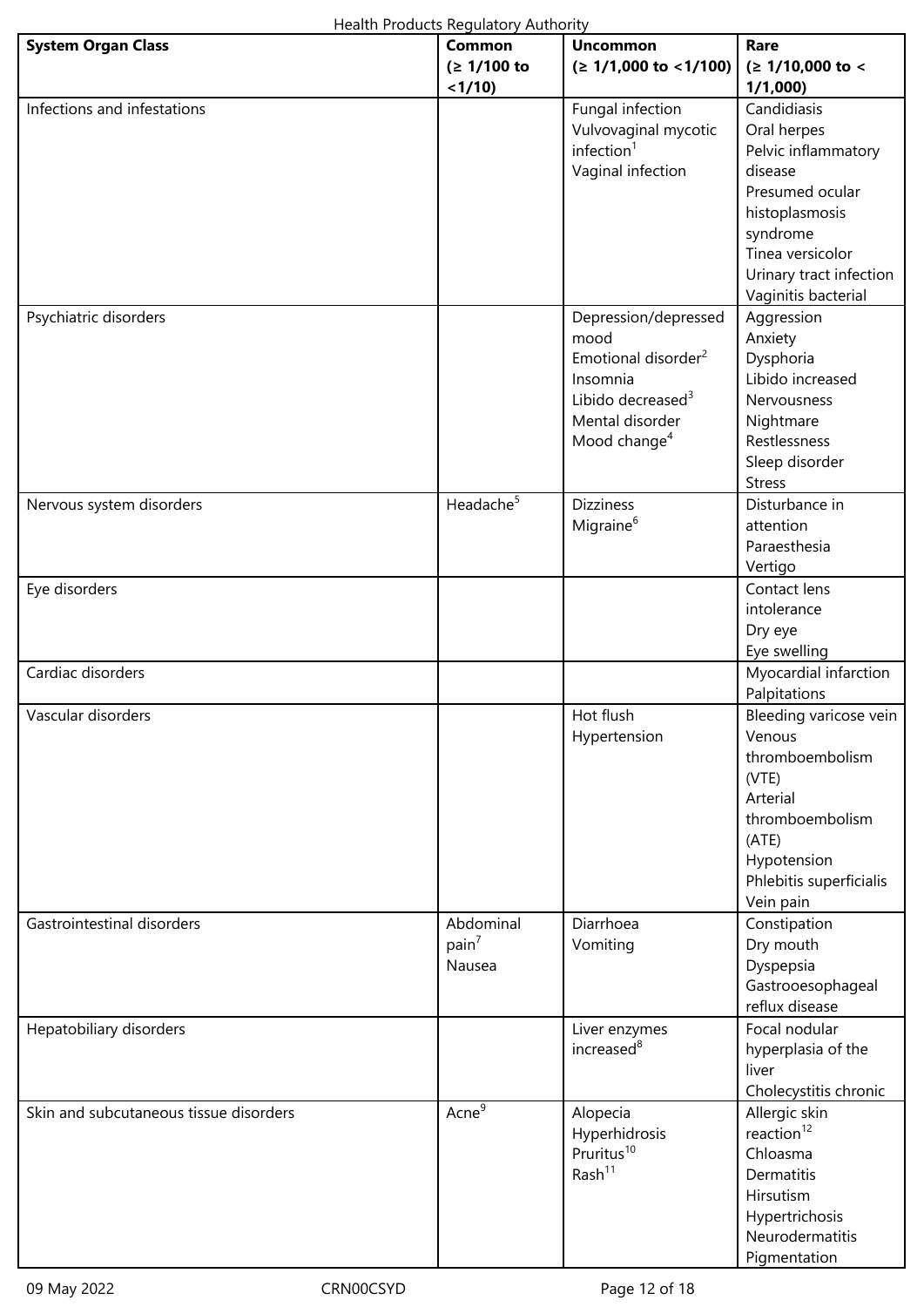| Health Products Regulatory Authority |
|--------------------------------------|
|--------------------------------------|

|                                                      | Health Floudcts Regulatory Authority                                                                                        |                                                                                                                                                                                                                                                                                                                                                                                                               |                                                                                                                                                                                                                                                                                                                                                                              |
|------------------------------------------------------|-----------------------------------------------------------------------------------------------------------------------------|---------------------------------------------------------------------------------------------------------------------------------------------------------------------------------------------------------------------------------------------------------------------------------------------------------------------------------------------------------------------------------------------------------------|------------------------------------------------------------------------------------------------------------------------------------------------------------------------------------------------------------------------------------------------------------------------------------------------------------------------------------------------------------------------------|
| <b>System Organ Class</b>                            | Common<br>(≥ 1/100 to<br>< 1/10                                                                                             | <b>Uncommon</b><br>$( \geq 1/1,000 \text{ to } < 1/100 )$                                                                                                                                                                                                                                                                                                                                                     | Rare<br>(≥ 1/10,000 to <<br>1/1,000                                                                                                                                                                                                                                                                                                                                          |
| Infections and infestations                          |                                                                                                                             | Fungal infection<br>Vulvovaginal mycotic<br>infection <sup>1</sup><br>Vaginal infection                                                                                                                                                                                                                                                                                                                       | Candidiasis<br>Oral herpes<br>Pelvic inflammatory<br>disease<br>Presumed ocular<br>histoplasmosis<br>syndrome<br>Tinea versicolor<br>Urinary tract infection<br>Vaginitis bacterial<br>disorder<br>Seborrhoea                                                                                                                                                                |
|                                                      |                                                                                                                             |                                                                                                                                                                                                                                                                                                                                                                                                               | Skin disorder <sup>13</sup>                                                                                                                                                                                                                                                                                                                                                  |
| Musculoskeletal and connective tissue disorders      |                                                                                                                             | Muscle spasms                                                                                                                                                                                                                                                                                                                                                                                                 | Back pain<br>Pain in jaw<br>Sensation of<br>heaviness                                                                                                                                                                                                                                                                                                                        |
| Renal and urinary disorders                          |                                                                                                                             |                                                                                                                                                                                                                                                                                                                                                                                                               | Urinary tract pain                                                                                                                                                                                                                                                                                                                                                           |
| Reproductive system and breast disorders             | Amenorrhea<br><b>Breast</b><br>discomfort <sup>14</sup><br>Dysmenorrhoea<br>Intracyclic<br>bleeding<br>(Metrorrhagia)<br>15 | Breast enlargement <sup>16</sup><br>Breast mass<br>Cervical dysplasia<br>Dysfunctional uterine<br>bleeding<br>Dyspareunia<br>Fibrocystic breast<br>disease<br>Menorrhagia<br>Menstrual disorder<br>Ovarian cyst<br>Pelvic pain<br>Premenstrual<br>syndrome<br>Uterine leiomyoma<br>Uterine spasm<br>Uterine/ vaginal<br>bleeding incl.<br>spotting <sup>17</sup><br>Vaginal discharge<br>Vulvovaginal dryness | Abnormal withdrawal<br>bleeding<br>Benign breast<br>neoplasm<br>Breast cancer in situ<br>Breast cyst<br>Breast discharge<br>Cervical polyp<br>Cervix erythema<br>Coital bleeding<br>Galactorrhea<br>Genital discharge<br>Hypomenorrhoea<br>Menstruation delayed<br>Ovarian cyst ruptured<br>Vaginal odour<br>Vulvovaginal burning<br>sensation<br>Vulvovaginal<br>discomfort |
| Blood and lymphatic system disorders                 |                                                                                                                             |                                                                                                                                                                                                                                                                                                                                                                                                               | Lymphadenopathy                                                                                                                                                                                                                                                                                                                                                              |
| Respiratory, thoracic and mediastinal disorders      |                                                                                                                             |                                                                                                                                                                                                                                                                                                                                                                                                               | Asthma<br>Dyspnoea<br>Epistaxis                                                                                                                                                                                                                                                                                                                                              |
| General disorders and administration site conditions |                                                                                                                             | Fatigue<br>Irritability<br>Oedema <sup>18</sup>                                                                                                                                                                                                                                                                                                                                                               | Chest pain<br>Malaise<br>Pyrexia                                                                                                                                                                                                                                                                                                                                             |
| Investigations                                       | Weight<br>increased                                                                                                         | Weight decreased<br>Blood pressure<br>changes <sup>19</sup>                                                                                                                                                                                                                                                                                                                                                   | Smear cervix<br>abnormal                                                                                                                                                                                                                                                                                                                                                     |

<sup>1</sup> including vulvovaginal candidiasis and fungus cervical specimen identified

 $2$  including crying and affect lability

<sup>3</sup> including loss of libido

<sup>4</sup> including mood altered and mood swings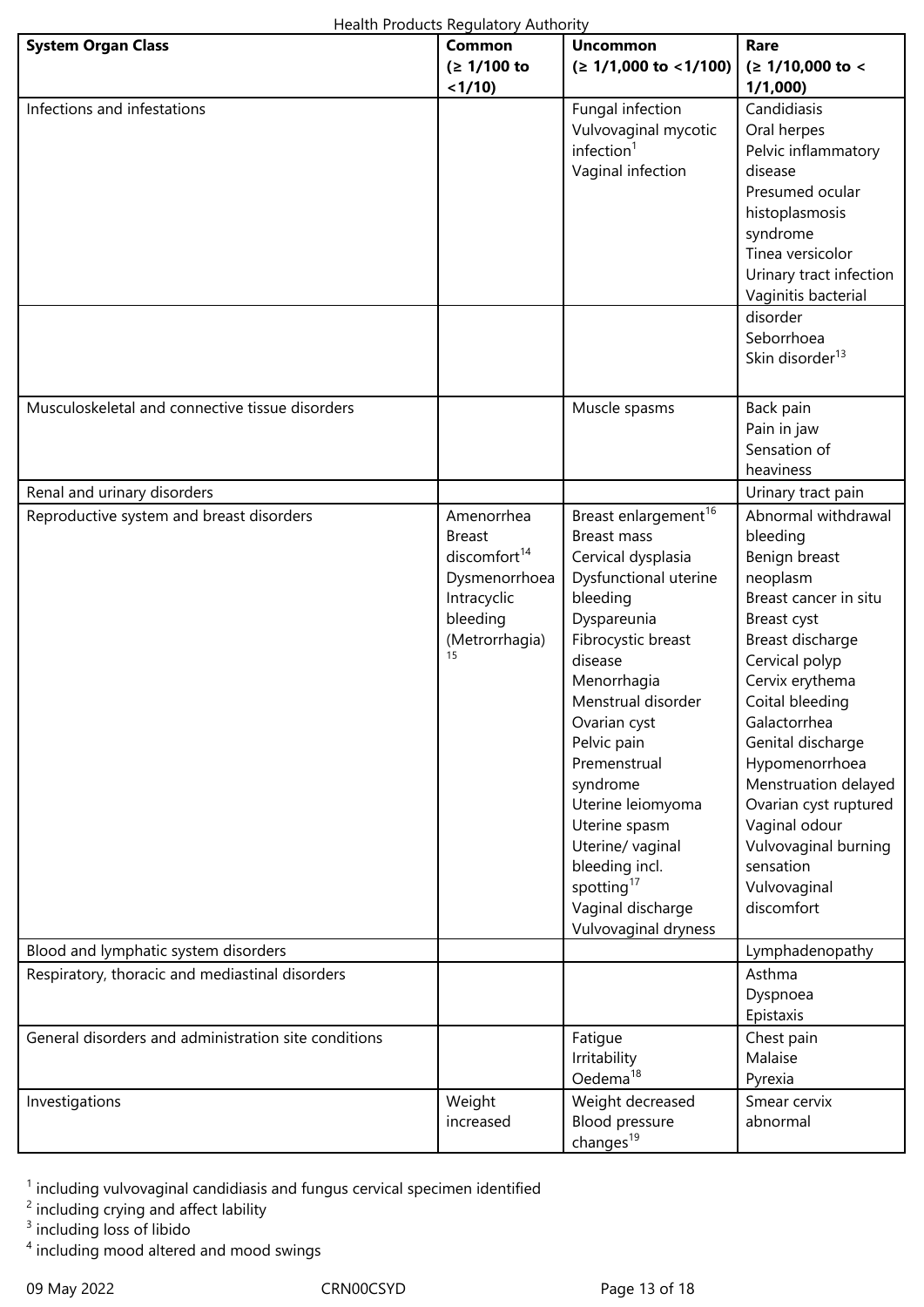- 7 including abdominal distension, abdominal pain upper and abdominal pain lower
- $^{\rm 8}$  including alanine aminotransferase increased, aspartate aminotransferase increased and gamma-
- glutamyltransferase increased
- <sup>9</sup> including acne pustular
- $10$  including pruritus generalized and rash pruritic
- <sup>11</sup> including rash macular
- <sup>12</sup> including dermatitis allergic and urticaria
- $13$  including skin tightness
- $14$  including breast pain, breast tenderness, nipple disorder and nipple pain
- <sup>15</sup> including menstruation irregular
- <sup>16</sup> including breast swelling
- $17$  including vaginal hemorrhage, genital hemorrhage and uterine hemorrhage
- <sup>18</sup> including oedema peripheral
- $19$  including blood pressure increased and blood pressure decreased

# Description of selected adverse reactions

An increased risk of arterial and venous thrombotic and thrombo-embolic events, including myocardial infarction, stroke, transient ischemic attacks, venous thrombosis and pulmonary embolism has been observed in women using CHCs, which are discussed in more detail in section 4.4.

Occurrence of amenorrhea and intracyclic bleeding based on patient diaries is summarized in section 4.4 Cycle control.

The following serious adverse events have been reported in women using COCs, which are discussed in section 4.4 Special warning and precautions for use: **Tumours** 

● The frequency of diagnosis of breast cancer is very slightly increased among COC users. As breast cancer is rare in women under 40 years of age the excess number is small in relation to the overall risk of breast cancer. Causation with COC use is unknown. For further information, see sections 4.3 and 4.4;

• Liver tumours:

Other conditions

- Erythema nodosum, Erythema multiforme;
- Breast discharge;
- Hypertension;

● Occurrence or deterioration of conditions for which association with COC use is not conclusive: Crohn's disease, ulcerative colitis, epilepsy, migraine, uterine myoma, porphyria, systemic lupus erythematosus, herpes gestationis, Sydenham's chorea, haemolytic uremic syndrome, cholestatic jaundice;

● In women with hereditary angioedema exogenous estrogens may induce or exacerbate symptoms of angioedema;

● Acute or chronic disturbances of liver function may necessitate the discontinuation of COC use until markers of liver function return to normal*;*.

- Chloasma;
- Hypersensitivity (including symptoms such as rash, urticaria);

# *Interactions*

Breakthrough bleeding and/or contraceptive failure may result from interactions of other drugs (enzyme inducers) with oral contraceptives (see section 4.5).

# Reporting of suspected adverse reactions

Reporting suspected adverse reactions after authorisation of the medicinal product is important. It allows continued monitoring of the benefit/risk balance of the medicinal product. Healthcare professionals are asked to report any suspected adverse reactions via HPRA Pharmacovigilance, website: www.hpra.ie.

# **4.9 Overdose**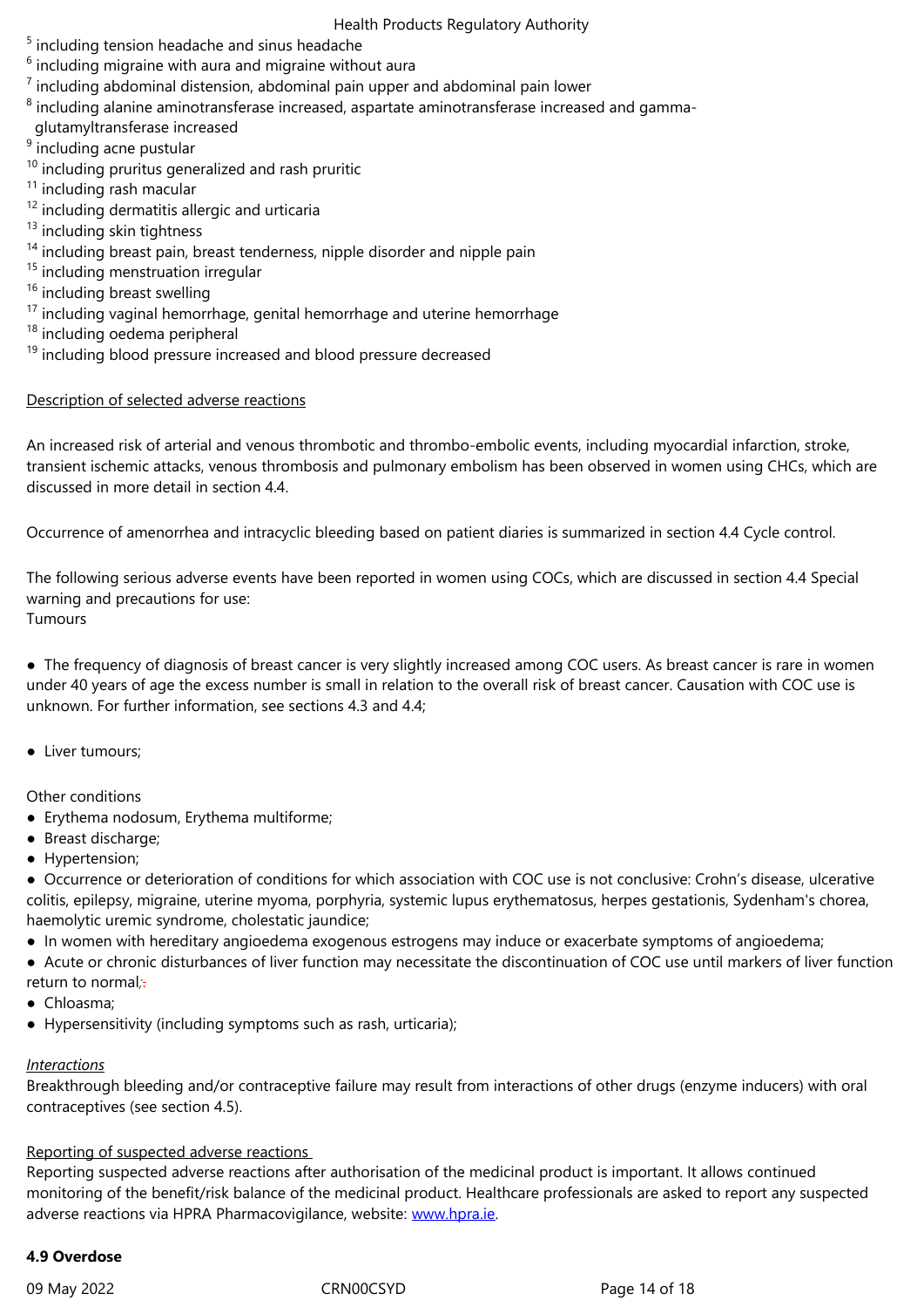There have been no reports of serious deleterious effects from overdose. Symptoms that may occur in case of taking an overdose of active tablets are: nausea, vomiting and, in young girls, slight vaginal bleeding. There are no antidotes and further treatment should be symptomatic.

# **5 PHARMACOLOGICAL PROPERTIES**

# **5.1 Pharmacodynamic properties**

Pharmacotherapeutic group: progestogens and estrogens, sequential preparations ATC code: G03AB08

In clinical trials performed with Qlaira in the European Union and in the USA/Canada the following Pearl indices were calculated:

Pearl Index (18-50 years of age) Method failure: 0.42 (upper limit 95% CI 0.77) User + method failure: 0.79 (upper limit 95% CI 1.23)

Pearl Index (18-35 years of age) Method failure: 0.51 (upper limit 95% CI 0.97) User + method failure: 1.01 (upper limit 95% CI 1.59)

The contraceptive effect of COCs is based on the interaction of various factors, the most important of which are seen as the inhibition of ovulation, changes in the cervical secretion, and changes in the endometrium. In a 3-cycle ovulation inhibition study treatment with Qlaira lead to suppression of follicular development in the majority of women. Ovarian activity returned to pre-treatment levels during the post-treatment cycle.

Qlaira is dosed using an estrogen step-down and a progestin step-up regimen that can be used to treat heavy menstrual bleeding in the absence of an organic pathology, symptoms sometimes referred to as dysfunctional uterine bleeding (DUB).

Two multicenter, double blind randomised studies of similar design were performed to evaluate the efficacy and safety of Qlaira in women with symptoms of DUB who desired oral contraception. In total, 269 women were randomised on Qlaira and 152 patients on placebo.

After 6 months of treatment the median menstrual blood loss (MBL) was decreased by 88% from 142 mL to 17 mL in the Qlaira group compared to 24% from 154 mL to 117 mL in the placebo group.

After 6 months of treatment, the proportion of women who were completely cured from any DUB symptom was 29% in the Qlaira group compared to 2% in the placebo group.

The estrogen in Qlaira is estradiol valerate, an ester of the natural human 17ß-estradiol (1 mg estradiol valerate corresponds to 0.76 mg 17 ß-estradiol). This estrogen differs from the estrogens ethinylestradiol or its prodrug mestranol used in other COCs by the lack of an ethinyl group in 17alpha position.

Dienogest is a nortestosterone derivative with no androgenic but rather an antiandrogenic activity of approximately one third of that of cyproterone acetate. Dienogest binds to the progesterone receptor of the human uterus with only 10% of the relative affinity of progesterone. Despite its low affinity to the progesterone receptor, dienogest has a strong progestogenic effect in vivo. Dienogest has no significant androgenic, mineralocorticoid or glucocorticoid activity in vivo.

Endometrial histology was investigated in a subgroup of women (n=218) in one clinical study after 20 cycles of treatment. There were no abnormal results.

#### **5.2 Pharmacokinetic properties**

#### **● Dienogest**

#### **Absorption**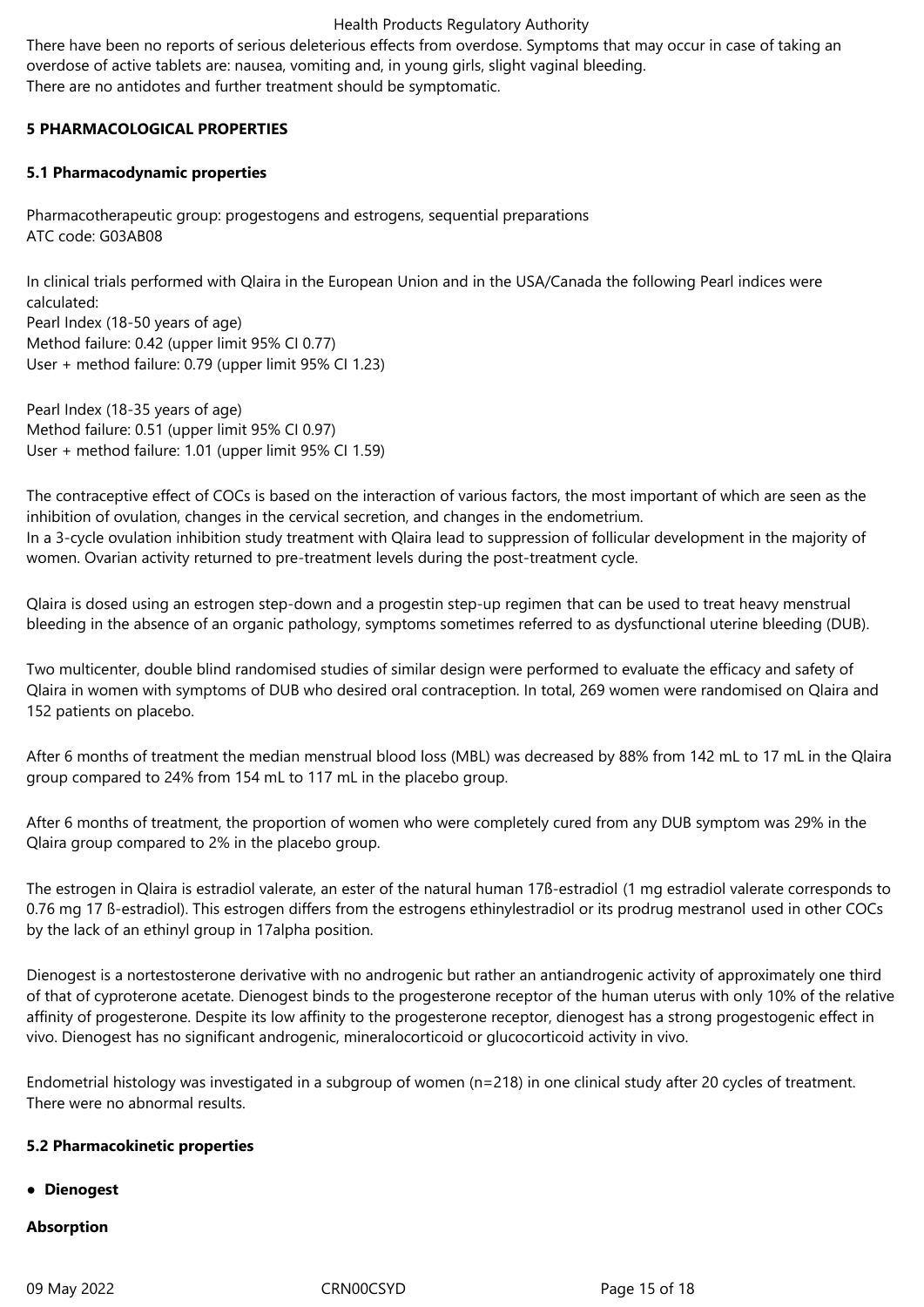Orally administered dienogest is rapidly and almost completely absorbed. Maximal serum concentrations of 90.5 ng/ml are reached at about 1 hour after oral administration of the QLAIRA tablet containing 2 mg estradiol valerate + 3 mg dienogest. Bioavailability is about 91 %.The pharmacokinetics of dienogest are dose-proportional within the dose range of 1 – 8 mg. Concomitant food intake has no clinically relevant effect on the rate and extent of dienogest absorption.

## **Distribution**

A relatively high fraction of 10% of circulating dienogest is present in the free form, with approx. 90% being bound non-specifically to albumin. Dienogest does not bind to the specific transport proteins SHBG and CBG. The volume of distribution at steady state ( $V<sub>ds</sub>$ ss) of dienogest is 46 l after the intravenous administration of 85 µg <sup>3</sup>H-dienogest.

#### **Biotransformation**

Dienogest is nearly completely metabolized by the known pathways of steroid metabolism (hydroxylation, conjugation), mainly by CYP3A4. The pharmacologically inactive metabolites are excreted rapidly resulting in dienogest as the major fraction in plasma accounting for approximately 50% of circulating dienogest derived compounds. The total clearance following the intravenous administration of <sup>3</sup>H-dienogest was calculated as 5.1 l/h.

## **Elimination**

The plasma half-life of dienogest is approximately 11 hours. Dienogest is extensively metabolized and only 1% of drug is excreted unchanged. The ratio of urinary to fecal excretion is about 3:1 after oral administration of 0.1 mg/kg. Following oral administration, 42% of the dose is eliminated within the first 24 h and 63% within 6 days by renal excretion. A combined 86% of the dose is excreted by urine and feces after 6 days.

## **Steady-State Conditions**

Pharmacokinetics of dienogest are not influenced by SHBG levels. Steady state is reached after 3 days of the same dosage of 3 mg dienogest in combination with 2 mg estradiol valerate. Trough, maximum and average dienogest serum concentrations at steady state are 11.8 ng/ml, 82.9 ng/ml and 33.7 ng/ml, respectively. The mean accumulation ratio for AUC (0-24h) was determined to be 1.24.

#### **● Estradiol valerate**

#### **Absorption**

After oral administration estradiol valerate is completely absorbed. Cleavage to estradiol and valeric acid takes place during absorption by the intestinal mucosa or in the course of the first liver passage. This gives rise to estradiol and its metabolites estrone and estriol. Maximal serum estradiol concentrations of 70.6 pg/ml are reached between 1.5 and 12 hours after single ingestion of the tablet containing 3 mg estradiol valerate on Day 1.

#### **Biotransformation**

The valeric acid undergoes very fast metabolism. After oral administration approximately 3% of the dose is directly bioavailable as estradiol. Estradiol undergoes an extensive first-pass effect and a considerable part of the dose administered is already metabolized in the gastrointestinal mucosa. Together with the presystemic metabolism in the liver, about 95 % of the orally administered dose becomes metabolized before entering the systemic circulation. The main metabolites are estrone, estrone sulfate and estrone glucuronide.

#### **Distribution**

In serum 38 % of estradiol is bound to SHBG, 60 % to albumin and 2-3 % circulate in free form. Estradiol can slightly induce the serum concentrations of SHBG in a dose-dependent manner. On day 21 of the treatment cycle, SHBG was approximately 148%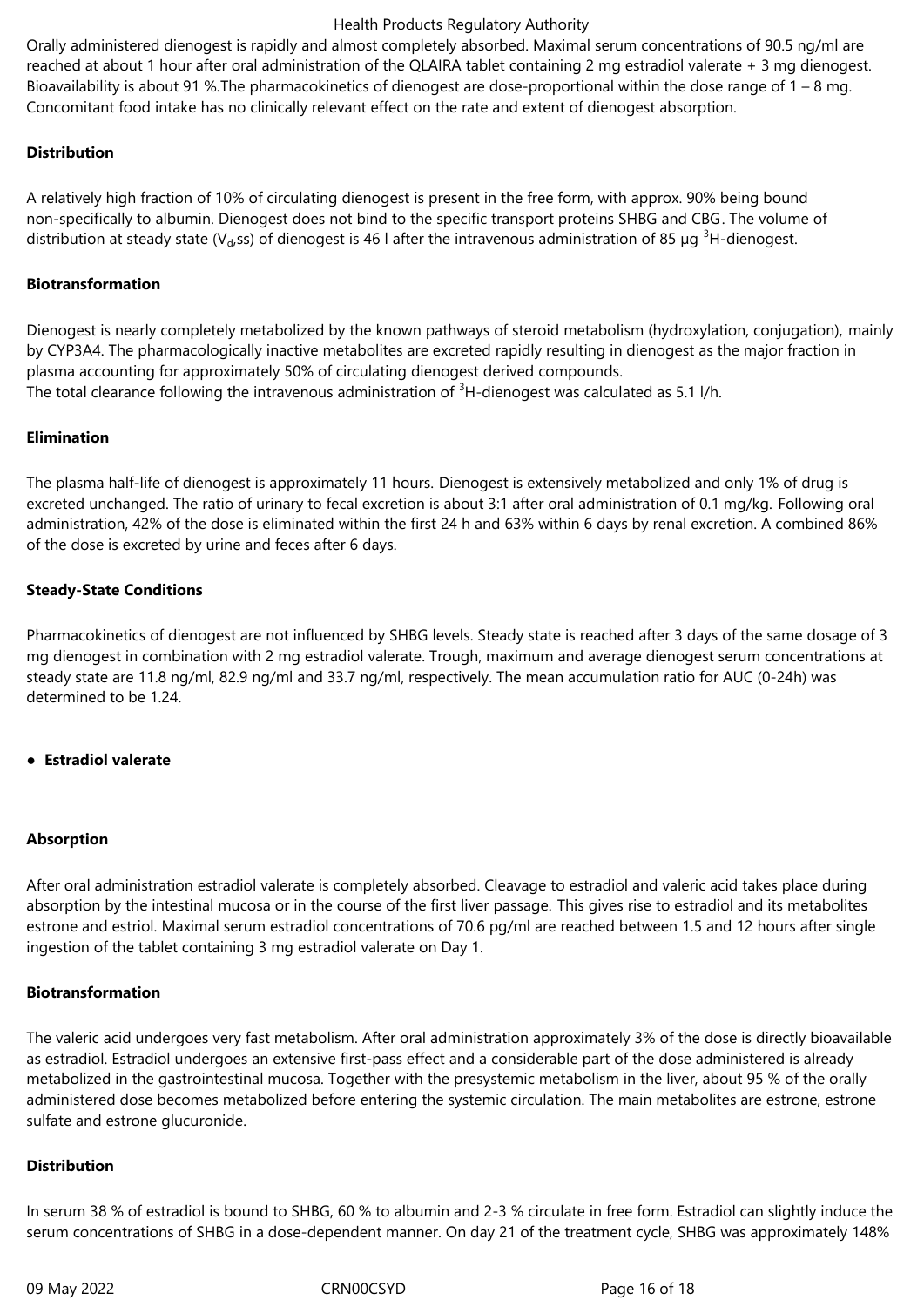of the baseline, it decreased to about 141% of the baseline by day 28 (end of placebo phase). An apparent volume of distribution of approximately 1.2 l/kg was determined after iv. administration.

#### **Elimination**

The plasma half-life of circulating estradiol is about 90 min. After oral administration, however, the situation differs. Because of the large circulating pool of estrogen sulfates and glucuronides, as well as enterohepatic recirculation, the terminal half-life of estradiol after oral administration represents a composite parameter which is dependent on all of these processes and is in the range of about 13-20 h.

Estradiol and its metabolites are mainly excreted in urine, with about 10% being excreted in the stool.

#### **Steady-state conditions**

Pharmacokinetics of estradiol are influenced by SHBG levels. In young women, the measured estradiol plasma levels are a composite of the endogenous estradiol and the estradiol generated from Qlaira. During the treatment phase of 2 mg estradiol valerate + 3 mg dienogest, maximum and average estradiol serum concentrations at steady state are 66.0 pg/ml and 51.6 pg/ml, respectively. Throughout the 28 day cycle, stable minimum estradiol concentrations were maintained and ranged from 28.7 pg/ml to 64.7 pg/ml.

#### **Special Populations**

Pharmacokinetics of Qlaira were not investigated in patients with impaired renal or liver function.

#### **5.3 Preclinical safety data**

Preclinical data reveal no special risks for humans based on conventional studies of repeated dose toxicity, genotoxicity, and toxicity to reproduction. A carcinogenicity study with dienogest in mice and a more limited study in rats showed no increase in tumours*,* however, it is well known that due to their hormonal action, sex steroids can promote the growth of certain hormone-dependent tissues and tumours.

#### **6 PHARMACEUTICAL PARTICULARS**

#### **6.1 List of excipients**

| Active film-coated tablets<br>Tablet core:                                                                                                                                  | Placebo (inactive) film-coated tablet                                                    |
|-----------------------------------------------------------------------------------------------------------------------------------------------------------------------------|------------------------------------------------------------------------------------------|
| Lactose monohydrate<br>Maize starch<br>Pregelatinized maize starch<br>Povidone K25 (E1201)<br>Magnesium stearate (E572)                                                     | Lactose monohydrate<br>Maize starch<br>Povidone K25 (E1201)<br>Magnesium stearate (E572) |
| Tablet coating:<br>Hypromellose type 2910 (E464)<br>Macrogol 6000<br>Talc (E553b)<br>Titanium dioxide (E171)<br>Iron oxide red (E172)<br>and/or<br>Iron oxide yellow (E172) | Hypromellose type 2910 (E464)<br>Talc (E553b)<br>Titanium dioxide (E171)                 |
| <b>6.2 Incompatibilities</b>                                                                                                                                                |                                                                                          |

Not applicable.

# **6.3 Shelf life**